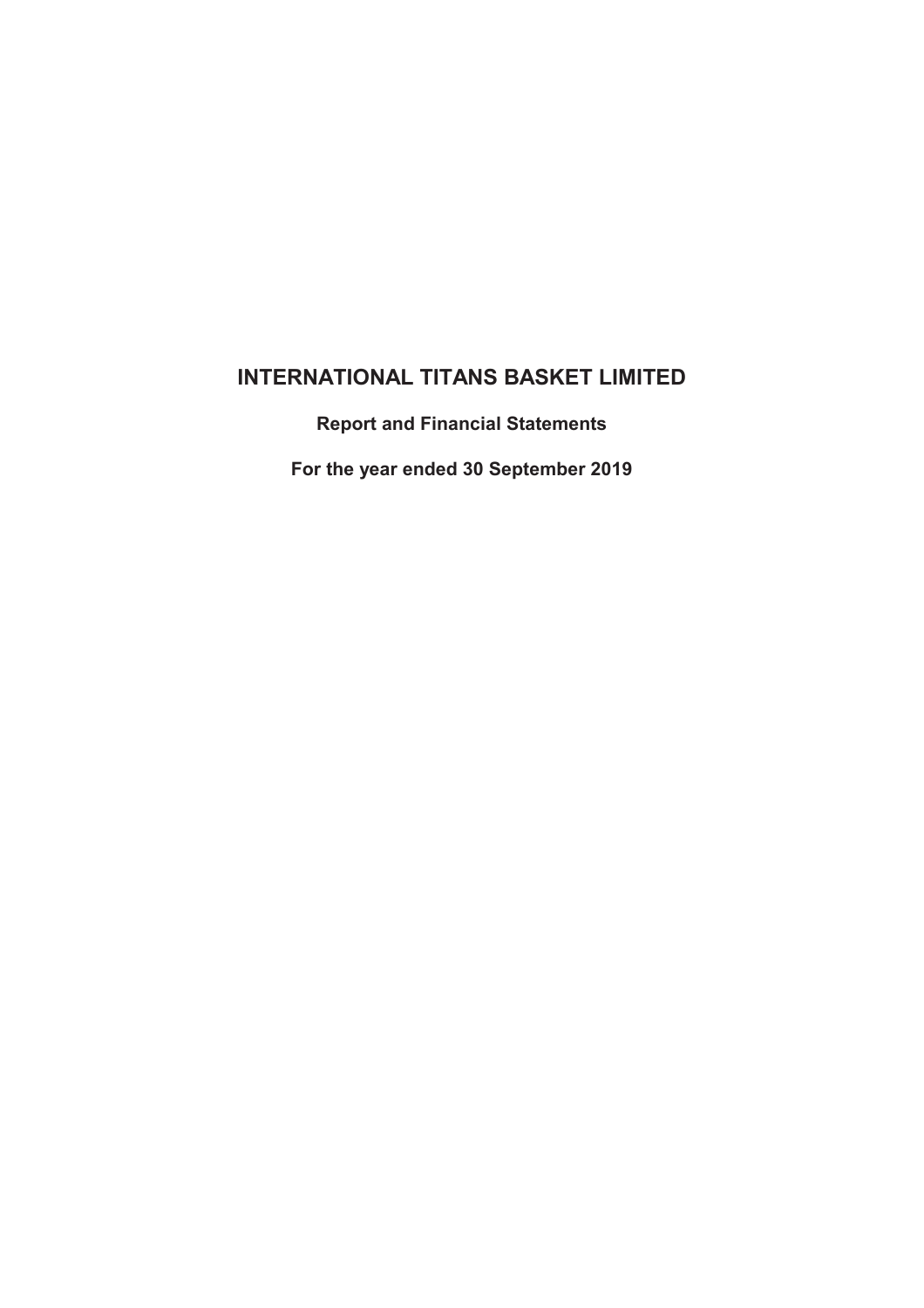# **REPORT AND FINANCIAL STATEMENTS CONTENTS**

|                                        | Page      |
|----------------------------------------|-----------|
| General Information                    | 3         |
| Report of the Directors                | $4-6$     |
| Independent Auditor's Report           | $7 - 8$   |
| Statement of Comprehensive Income      | 9         |
| <b>Statement of Financial Position</b> | 10        |
| Statement of Changes in Equity         | 11        |
| <b>Statement of Cash Flows</b>         | 12        |
| Notes to the Financial Statements      | $13 - 25$ |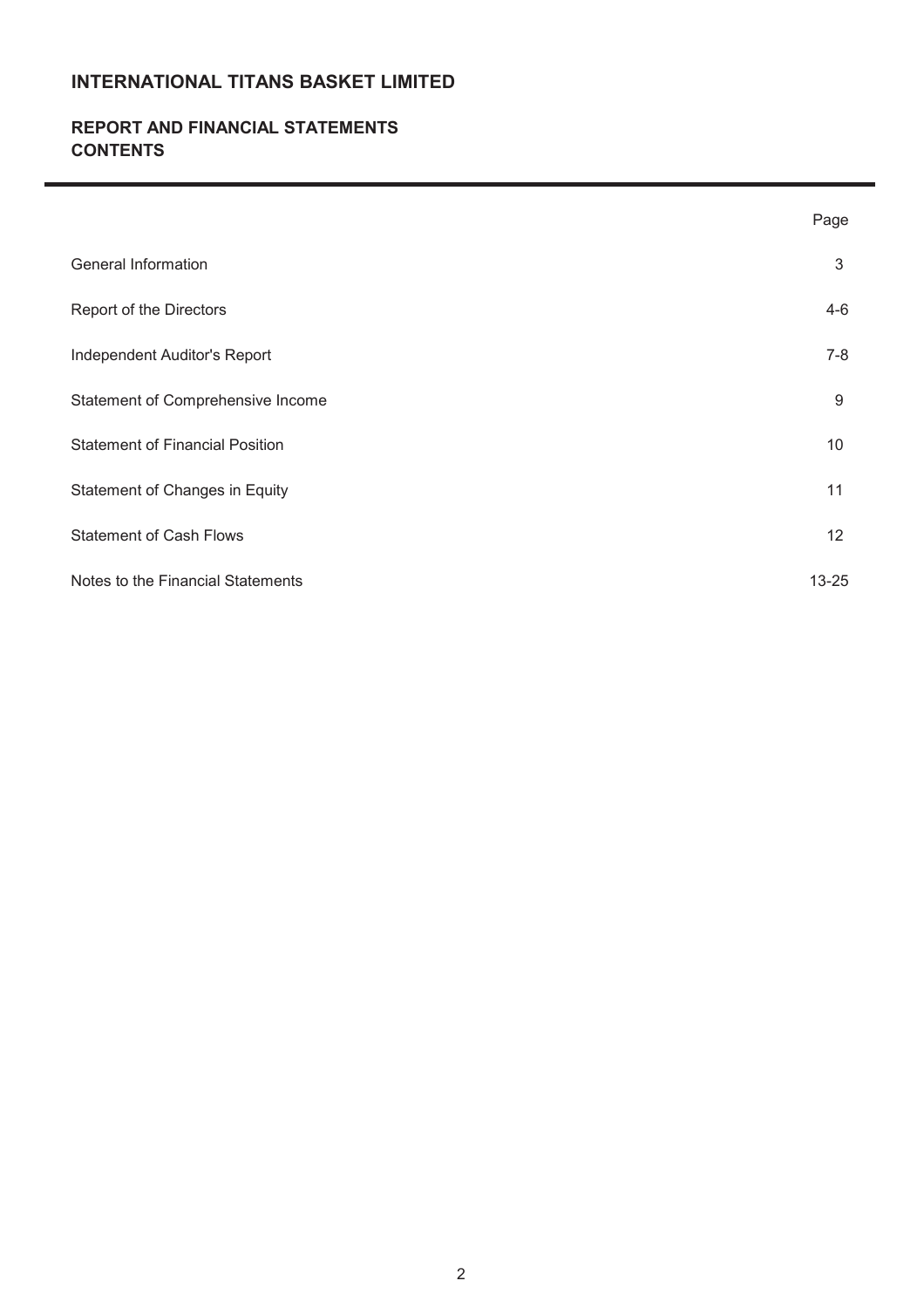# **REPORT AND FINANCIAL STATEMENTS GENERAL INFORMATION**

| <b>DIRECTORS:</b>                                            | <b>Chris Hickling</b><br>Janine Lewis<br>David Stephenson                                                                                                 |
|--------------------------------------------------------------|-----------------------------------------------------------------------------------------------------------------------------------------------------------|
| ADMINISTRATOR, SECRETARY,<br><b>CUSTODIAN AND REGISTRAR:</b> | <b>Praxis Fund Services Limited</b><br>Sarnia House<br>Le Truchot<br><b>St Peter Port</b><br>Guernsey<br>GY11GR                                           |
| <b>INVESTMENT ADVISER:</b>                                   | Investec Corporate and Institutional Banking<br>36 Hans Strijdom Avenue<br>Foreshore<br>Cape Town 8001<br>South Africa                                    |
| <b>REGISTERED OFFICE:</b>                                    | Sarnia House<br>Le Truchot<br><b>St Peter Port</b><br>Guernsey<br><b>GY11GR</b>                                                                           |
| <b>AUDITOR:</b>                                              | Saffery Champness GAT LLP<br><b>PO Box 141</b><br>La Tonnelle House<br>Les Banques<br>St Sampson<br>Guernsey<br>GY13HS                                    |
| <b>BANKERS:</b>                                              | Investec Bank (Channel Islands) Limited<br><b>PO Box 188</b><br><b>Glategny Court</b><br>Glategny Esplanade<br><b>St Peter Port</b><br>Guernsey<br>GY13LP |
| <b>COMPANY REGISTRATION NO:</b>                              | 52616                                                                                                                                                     |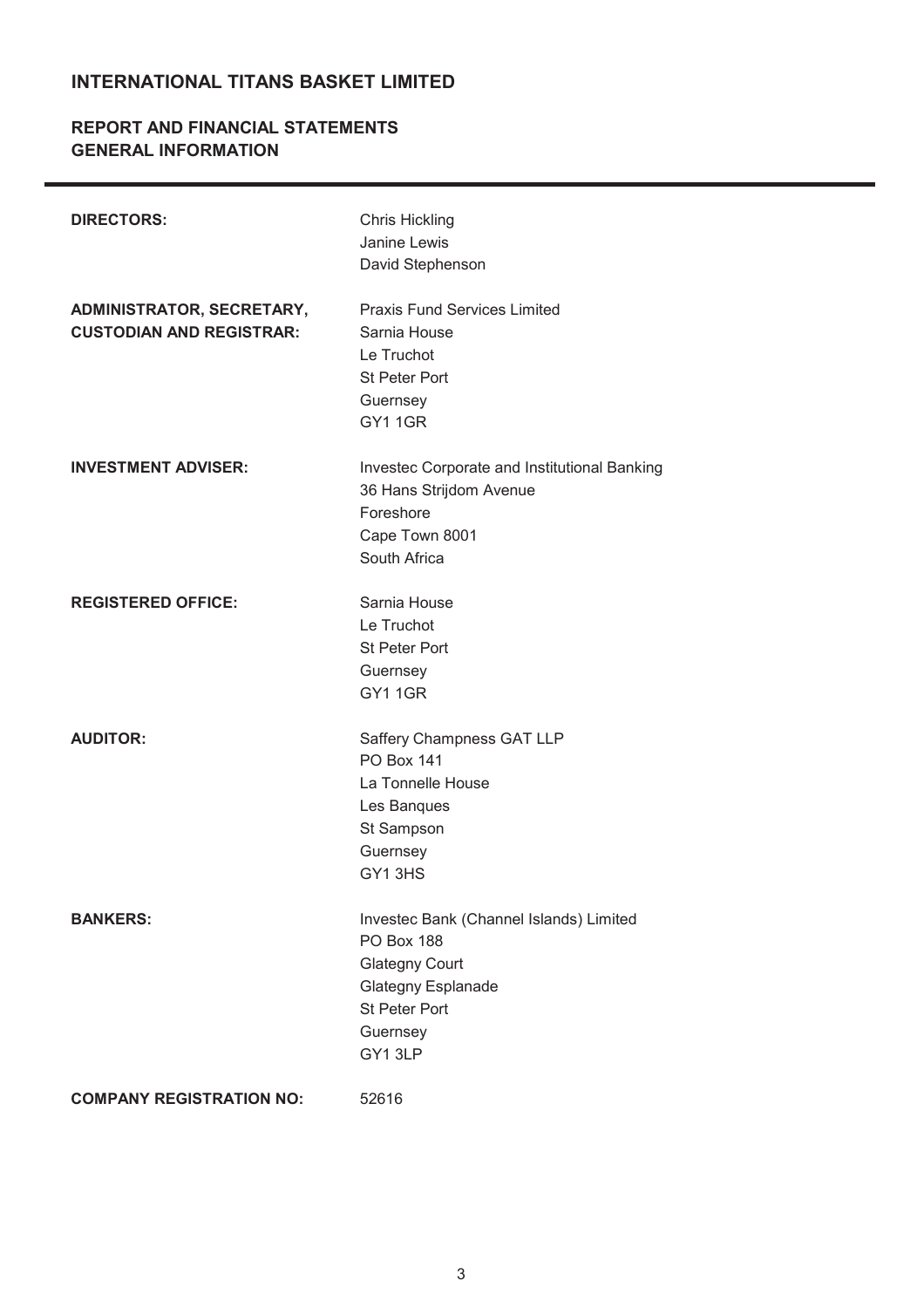# **REPORT OF THE DIRECTORS For the year ended 30 September 2019**

The Directors present their report and the audited financial statements for the year ended 30 September 2019.

#### **Principal Activity**

The principal activity of the Company is investment holding.

The Company is a Guernsey registered closed-ended investment company and is subject to the Registered Collective Investment Scheme Rules 2018.

#### **Going concern**

At an Extraordinary General Meeting of the Company held on 8 April 2016, shareholders approved a special resolution to extend the life of the Company for a further period of 5 years from the Company's previous termination date of 26 September 2016 and authorised the Directors to seek to raise additional capital through a secondary fund raising. Under the terms of the Company's new prospectus, which replaced the previous prospectus with effect from 8 April 2016, and in the absence of a special resolution to further extend the life of the Company, the Company will terminate on 19 October 2021.

These financial statements have been prepared on a going concern basis, as the Company has sufficient working capital and adequate resources to continue in operations and meet its liabilities as they fall due for the foreseeable future.

#### **Results and Dividends**

The Statement of Comprehensive Income is set out on page 9. The Directors do not propose a dividend for the year (2018: Nil).

#### **Directors**

The Directors of the Company during the period and to date are detailed below.

Chris Hickling Janine Lewis David Stephenson

#### **Directors' and Other Interests**

Janine Lewis is a director of Praxis Fund Services Limited ('PFSL'), the Company's Administrator, Secretary, Custodian and Registrar, and David Stephenson is an employee of PFSL. Janine Lewis, Chris Hickling and David Stephenson are shareholders in PraxisIFM Group Limited, the ultimate parent company of PFSL.

During the year, no Director has had any beneficial interest in the shares of the Company.

No Director of the Company, or Investec Corporate and Institutional Banking ('ICIB'), the Investment Advisor to the Company, holds any right, either contingent or otherwise, to subscribe for shares in the Company.

Details of fees paid to PFSL and ICIB during the year are contained in notes 4 and 13 to these Financial Statements.

No fees were paid to the Directors by the Company during the year.

#### **Historical Results**

The results and assets and liabilities of the Company for the last 5 years are as follows:

|                              |                     |                          | Total                          |
|------------------------------|---------------------|--------------------------|--------------------------------|
|                              | <b>Total Assets</b> | <b>Total Liabilities</b> | Comprehensive<br>Income/(Loss) |
|                              | <b>AUD</b>          | AUD.                     | <b>AUD</b>                     |
| Year ended 30 September 2019 | 222,088,825         | 101,546                  | 22,613,038                     |
| Year ended 30 September 2018 | 194,395,915         | 66,026                   | 27,862,658                     |
| Year ended 30 September 2017 | 166,505,407         | 38,176                   | 10,699,823                     |
| Year ended 30 September 2016 | 89,135,831          | 264,420                  | 10,982,197                     |
| Year ended 30 September 2015 | 80,089,958          | 245,516                  | (3,518,604)                    |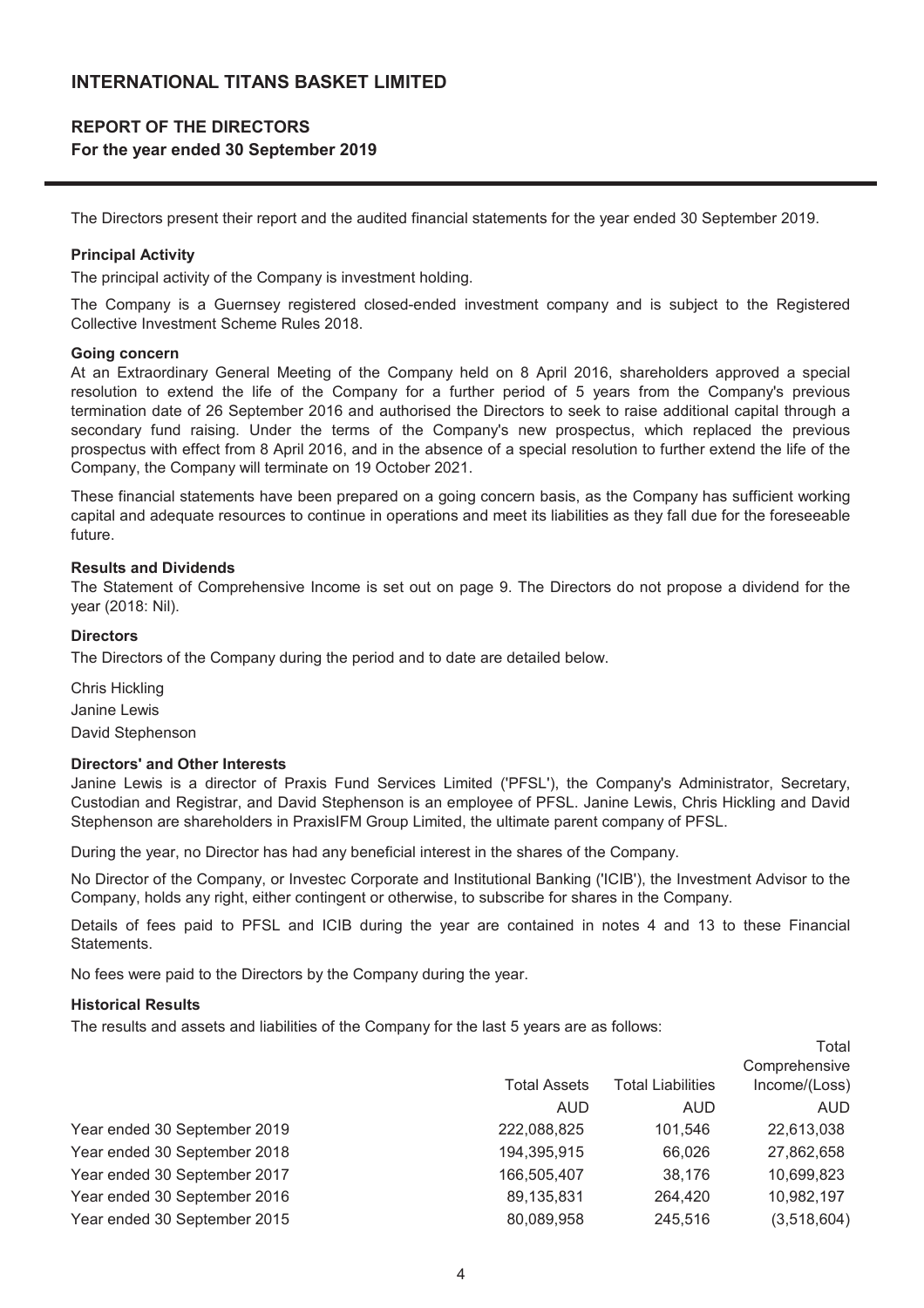# **REPORT OF THE DIRECTORS (continued) For the year ended 30 September 2018**

#### **Investment Portfolio**

The Company's investment portfolio comprises the following investments:

|                                                       | Percentage of | Cost        | <b>Carrying Value</b> |
|-------------------------------------------------------|---------------|-------------|-----------------------|
|                                                       | portfolio     | AUD         | AUD                   |
| Investec Bank Limited Unsecured Subordinated Callable |               |             |                       |
| <b>Notes</b>                                          | 73.9%         | 117.525.481 | 160.262.932           |
| <b>UBS Index Option</b>                               | 26.1%         | 24.797.170  | 56,551,832            |
|                                                       |               | 142,322,651 | 216,814,764           |

Investec Bank Limited and UBS are providers of financial services.

#### **Statement of Directors' Responsibilities**

The Directors are responsible for keeping proper accounting records which disclose with reasonable accuracy at any time the financial position of the Company, for safeguarding the assets of the Company, for taking reasonable steps for the prevention and detection of fraud and other irregularities and for the preparation of a Directors' Report, which complies with the requirements of The Companies (Guernsey) Law, 2008.

The Directors are responsible for preparing the Annual Report and the financial statements in accordance with The Companies (Guernsey) Law, 2008. The Directors have chosen to prepare financial statements for the Company in accordance with International Financial Reporting Standards (IFRSs).

International Accounting Standard 1 requires that financial statements present fairly for each financial year the Company's financial position, financial performance and cash flows. This requires the faithful representation of the effects of transactions, other events and conditions in accordance with the definitions and recognition criteria for assets, liabilities, income and expenses set out in the International Accounting Standards Board's 'Framework for the preparation and presentation of financial statements'. In virtually all circumstances, a fair presentation will be achieved by compliance with all applicable IFRSs. A fair presentation also requires the Directors to:

- consistently select and apply appropriate accounting policies;
- present information, including accounting policies, in a manner that provides relevant, reliable, comparable and understandable information;
- provide additional disclosures when compliance with the specific requirements in IFRSs is insufficient to enable users to understand the impact of particular transactions, other events and conditions on the entity's financial position and financial performance; and
- make an assessment of the Company's ability to continue as a going concern.

The Directors confirm that they have complied with the above requirements in preparing the financial statements.

The Directors are responsible for keeping adequate accounting records that are sufficient to show and explain the Company's transactions and disclose with reasonable accuracy at any time the financial position of the Company and enable them to ensure that the financial statements comply with The Companies (Guernsey) Law, 2008 and with The Protection of Investors (Bailiwick of Guernsey) Law, 1987. They are also responsible for safeguarding the assets of the Company and hence for taking reasonable steps for the prevention and detection of fraud and other irregularities.

The Directors confirm that:

- so far as each Director is aware, there is no relevant audit information of which the Company's auditor is unaware;
- each Director has taken all the steps he ought to have taken as a Director to make himself aware of any relevant audit information and to establish that the Company's auditor is aware of that information; and
- the financial statements give a true and fair view and have been prepared in accordance with International Financial Reporting Standards, with The Companies (Guernsey) Law, 2008 and with The Protection of Investors (Bailiwick of Guernsey) Law, 1987.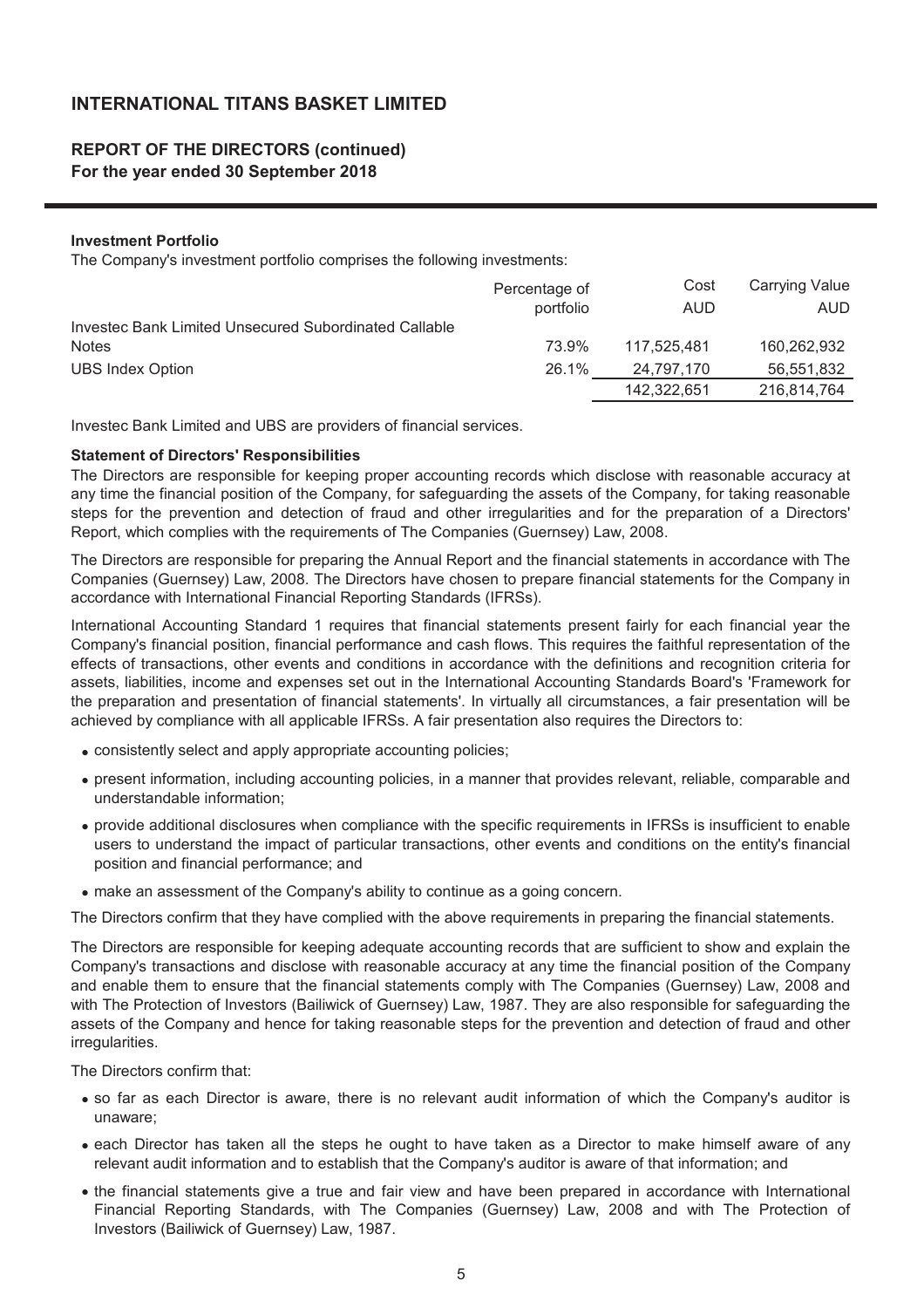# **REPORT OF THE DIRECTORS (continued) For the year ended 30 September 2019**

#### **Auditor**

A resolution to re-appoint Saffery Champness as auditor will be put to the members at the Annual General Meeting.

By Order of the Board

**Janine Lewis Director 23 December 2019**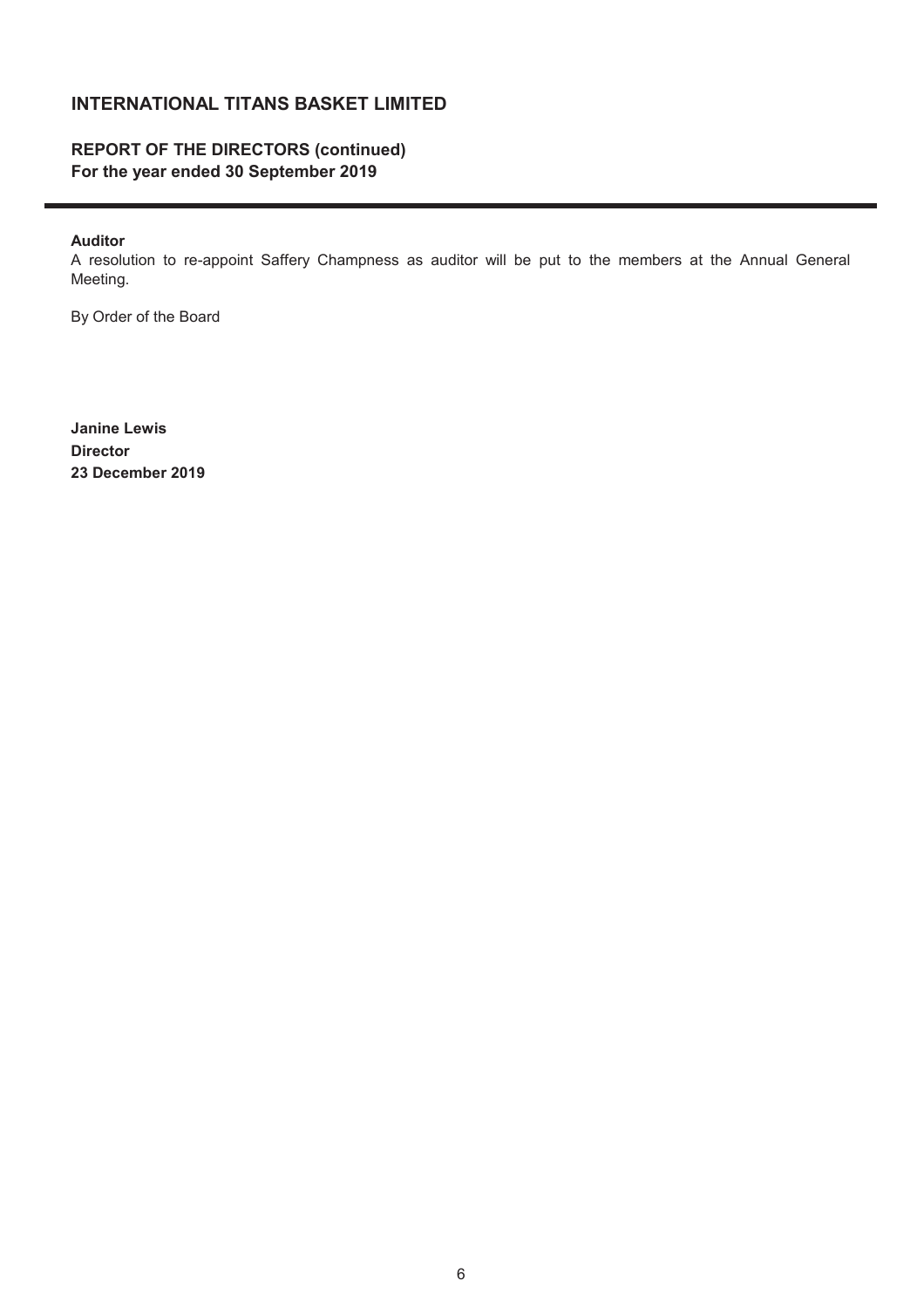# **Independent auditor's report to the members**

### **Opinion**

We have audited the financial statements of International Titans Basket Limited (the "Company") for the year ended 30 September 2019, which comprise the Statement of Comprehensive Income, Statement of Financial Position, Statement of Changes in Equity, Statement of Cash Flows and related notes to the financial statements, including a summary of significant accounting policies. The financial reporting framework that has been applied in their preparation is applicable law and International Financial Reporting Standards ("IFRSs").

In our opinion the financial statements:

- give a true and fair view of the state of affairs of the Company as at 30 September 2019 and of the profit for the year then ended;
- have been properly prepared in accordance with IFRSs; and
- have been prepared in accordance with the requirements of The Companies (Guernsey) Law, 2008.

#### **Basis for opinion**

We conducted our audit in accordance with International Standards on Auditing (UK) ("ISAs (UK)") and applicable law. Our responsibilities under those standards are further described in the Auditor's responsibilities for the audit of the financial statements section of our report. We are independent of the company in accordance with the ethical requirements that are relevant to our audit of the financial statements, including the FRC's Ethical Standard, and we have fulfilled our other ethical responsibilities in accordance with these requirements. We believe that the audit evidence we have obtained is sufficient and appropriate to provide a basis for our opinion.

#### **Conclusions relating to going concern**

We have nothing to report in respect of the following matters in relation to which the ISAs (UK) require us to report to you where:

- the Directors' use of the going concern basis of accounting in the preparation of the financial statements is not appropriate; or
- the Directors have not disclosed in the financial statements any identified material uncertainties that may cast significant doubt about the Company's ability to continue to adopt the going concern basis of accounting for a period of at least twelve months from the date when the financial statements are authorised for issue.

#### **Other information**

The Directors are responsible for the other information. The other information comprises the information included in the annual report, other than the financial statements and our auditor's report thereon. Our opinion on the financial statements does not cover the other information and, except to the extent otherwise explicitly stated in our report, we do not express any form of assurance conclusion thereon.

In connection with our audit of the financial statements, our responsibility is to read the other information and, in doing so, consider whether the other information is materially inconsistent with the financial statements or our knowledge obtained in the audit or otherwise appears to be materially misstated. If we identify such material inconsistencies or apparent material misstatements, we are required to determine whether there is a material misstatement in the financial statements or a material misstatement of the other information. If, based on the work we have performed, we conclude that there is a material misstatement of this other information; we are required to report that fact.

We have nothing to report in this regard.

### **Matters on which we are required to report by exception**

We have nothing to report in respect of the following matters where The Companies (Guernsey) Law, 2008 requires us to report to you if, in our opinion:

- adequate accounting records have not been kept by the company; or
- the financial statements are not in agreement with the accounting records and returns; or
- we have failed to obtain all the information which, to the best of our knowledge and belief, is necessary for the purposes of our audit.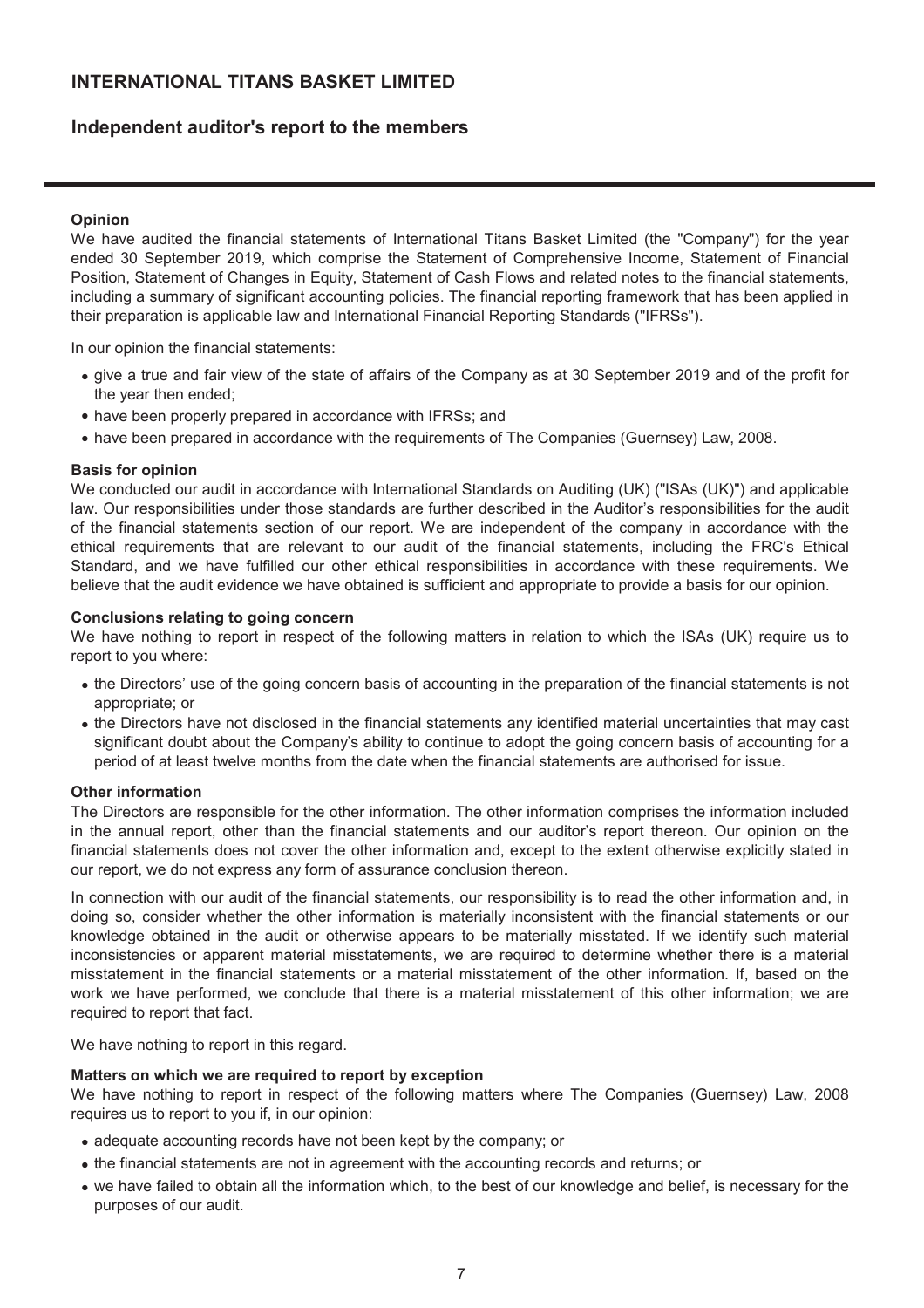# **Independent auditor's report to the members (continued)**

### **Responsibilities of Directors**

As explained more fully in the Directors' Responsibilities Statement set out on page 5, the Directors are responsible for the preparation of the financial statements and for being satisfied that they give a true and fair view, and for such internal control as the Directors determine is necessary to enable the preparation of financial statements that are free from material misstatement, whether due to fraud or error.

In preparing the financial statements, the directors are responsible for assessing the Company's ability to continue as a going concern, disclosing, as applicable, matters related to going concern and using the going concern basis of accounting unless the Directors either intend to liquidate the company or to cease operations, or have no realistic alternative but to do so.

#### **Auditor's responsibilities for the audit of the financial statements**

Our objectives are to obtain reasonable assurance about whether the financial statements as a whole are free from material misstatement, whether due to fraud or error, and to issue an auditor's report that includes our opinion. Reasonable assurance is a high level of assurance, but is not a guarantee that an audit conducted in accordance with ISAs (UK) will always detect a material misstatement when it exists. Misstatements can arise from fraud or error and are considered material if, individually or in the aggregate, they could reasonably be expected to influence the economic decisions of users taken on the basis of these financial statements.

A further description of our responsibilities for the audit of the financial statements is located on the Financial Reporting Council's website at: www.frc.org.uk/auditorsresponsibilities. This description forms part of our auditor's report.

#### **Use of our report**

This report is made solely to the Company's members, as a body, in accordance with section 262 of The Companies (Guernsey) Law, 2008. Our audit work has been undertaken so that we might state to the Company's members those matters we are required to state to them in an auditor's report and for no other purpose. To the fullest extent permitted by law, we do not accept or assume responsibility to anyone other than the Company and the Company's members as a body, for our audit work, for this report, or for the opinions we have formed.

**SAFFERY CHAMPNESS GAT LLP Chartered Accountants St Sampson Guernsey 23 December 2019**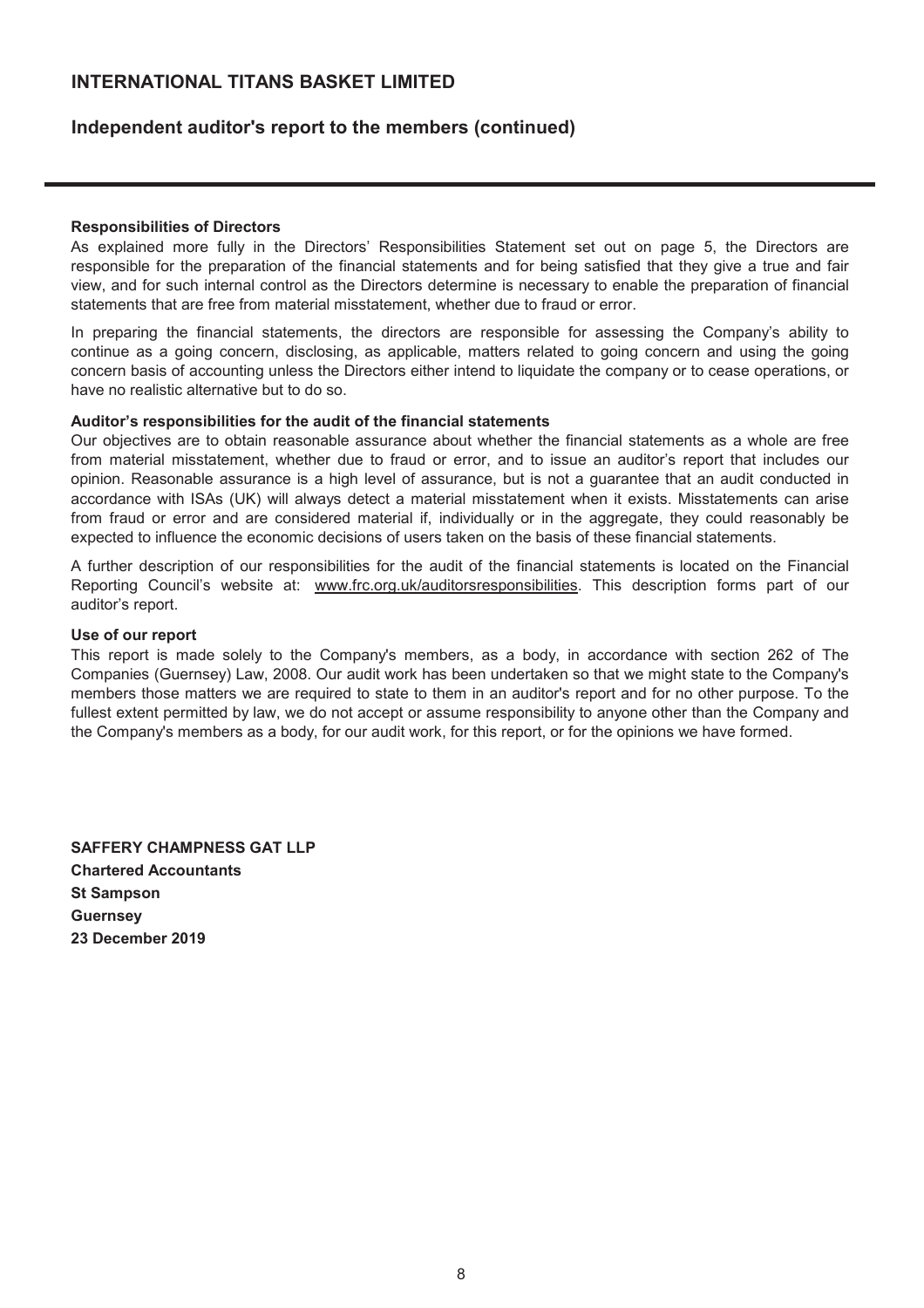# **STATEMENT OF COMPREHENSIVE INCOME For the year ended 30 September 2019**

|                                                                              | <b>Notes</b> | <b>Year ended</b><br>30/09/2019<br><b>AUD</b> | Year ended<br>30/09/2018<br><b>AUD</b> |
|------------------------------------------------------------------------------|--------------|-----------------------------------------------|----------------------------------------|
| <b>REVENUE</b>                                                               |              |                                               |                                        |
| Interest income                                                              | 5            | 9,580,464                                     | 8,383,034                              |
| <b>GAINS/(LOSSES) ON INVESTMENTS</b>                                         |              |                                               |                                        |
| Investments at fair value through profit and loss                            | 6            | 1,379,396                                     | 7,722,213                              |
| Investments at amortised cost                                                | 7            | (35, 597)                                     |                                        |
|                                                                              |              | 10,924,263                                    | 16,105,247                             |
| Operating expenses                                                           | 8            | (2,315,520)                                   | (2, 293, 980)                          |
| Foreign exchange (losses)/gains                                              |              | (368, 815)                                    | 11,681                                 |
| <b>PROFIT FOR THE YEAR</b>                                                   |              | 8,239,928                                     | 13,822,948                             |
| <b>OTHER COMPREHENSIVE INCOME</b><br>Items reclassifiable to profit and loss |              |                                               |                                        |
| Foreign exchange translation gains                                           |              | 14,373,110                                    | 14,039,710                             |
| <b>TOTAL COMPREHENSIVE INCOME FOR THE YEAR</b>                               |              | 22,613,038                                    | 27,862,658                             |
|                                                                              |              |                                               |                                        |
| Earnings per ordinary share                                                  |              |                                               |                                        |
| Basic and diluted earnings per ordinary share                                | 9            | 83.71                                         | 140.11                                 |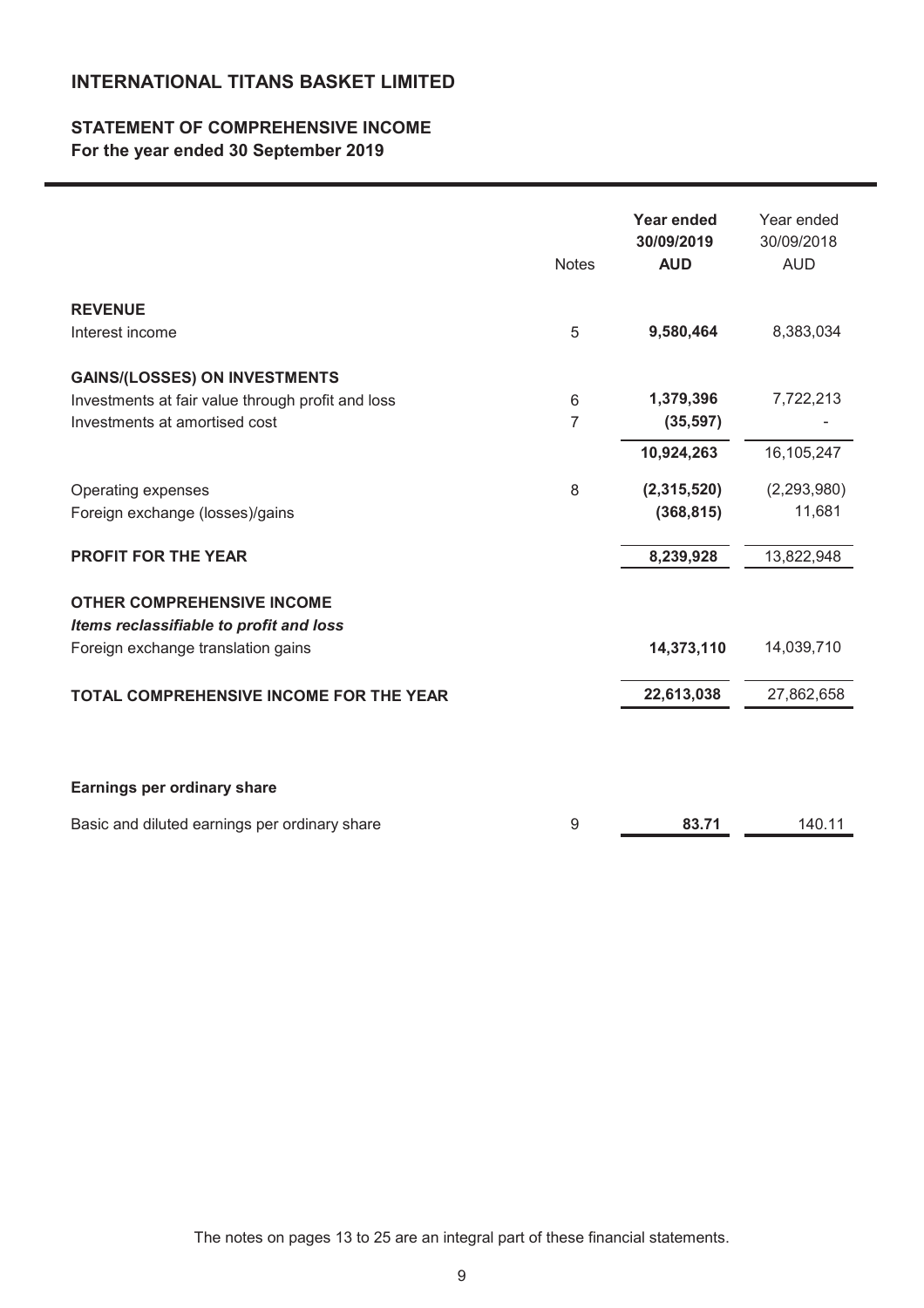### **STATEMENT OF FINANCIAL POSITION As at 30 September 2019**

|                                                   |                | 2019        | 2018        |
|---------------------------------------------------|----------------|-------------|-------------|
|                                                   | <b>Notes</b>   | <b>AUD</b>  | <b>AUD</b>  |
| <b>NON-CURRENT ASSETS</b>                         |                |             |             |
| Investments at fair value through profit and loss | 6              | 56,551,832  | 186,886,324 |
| Investments at amortised cost                     | $\overline{7}$ | 160,262,932 |             |
|                                                   |                | 216,814,764 | 186,886,324 |
| <b>CURRENT ASSETS</b>                             |                |             |             |
| Trade and other receivables                       | 10             | 143,290     | 168,710     |
| <b>Fixed deposits</b>                             |                | 3,327,098   | 5,510,000   |
| Cash and cash equivalents                         |                | 1,803,673   | 1,830,881   |
|                                                   |                | 5,274,061   | 7,509,591   |
| <b>CURRENT LIABILITIES</b>                        |                |             |             |
| Trade and other payables                          | 11             | (14, 200)   | (13, 532)   |
| <b>NET CURRENT ASSETS</b>                         |                | 5,259,861   | 7,496,059   |
| <b>NON-CURRENT LIABILITIES</b>                    |                |             |             |
| Trade and other payables                          | 11             | (87, 346)   | (52, 494)   |
|                                                   |                | 221,987,279 | 194,329,889 |
| <b>CAPITAL AND RESERVES</b>                       |                |             |             |
| Share capital                                     | 12             | 986         | 997         |
| Share premium                                     | 13             | 139,214,823 | 140,951,723 |
| Retained earnings                                 |                | 54,358,650  | 39,337,459  |
| <b>Translation reserve</b>                        |                | 28,412,820  | 14,039,710  |
| <b>EQUITY SHAREHOLDERS' FUNDS</b>                 |                | 221,987,279 | 194,329,889 |
| Number of fully paid ordinary shares              |                | 97,555.335  | 98,655.335  |
| Net Asset Value per ordinary share                |                | 2,275.50    | 1,969.79    |

The financial statements were approved and authorised for issue by the Board on 23 December 2019 and signed on its behalf by:

**Janine Lewis Director**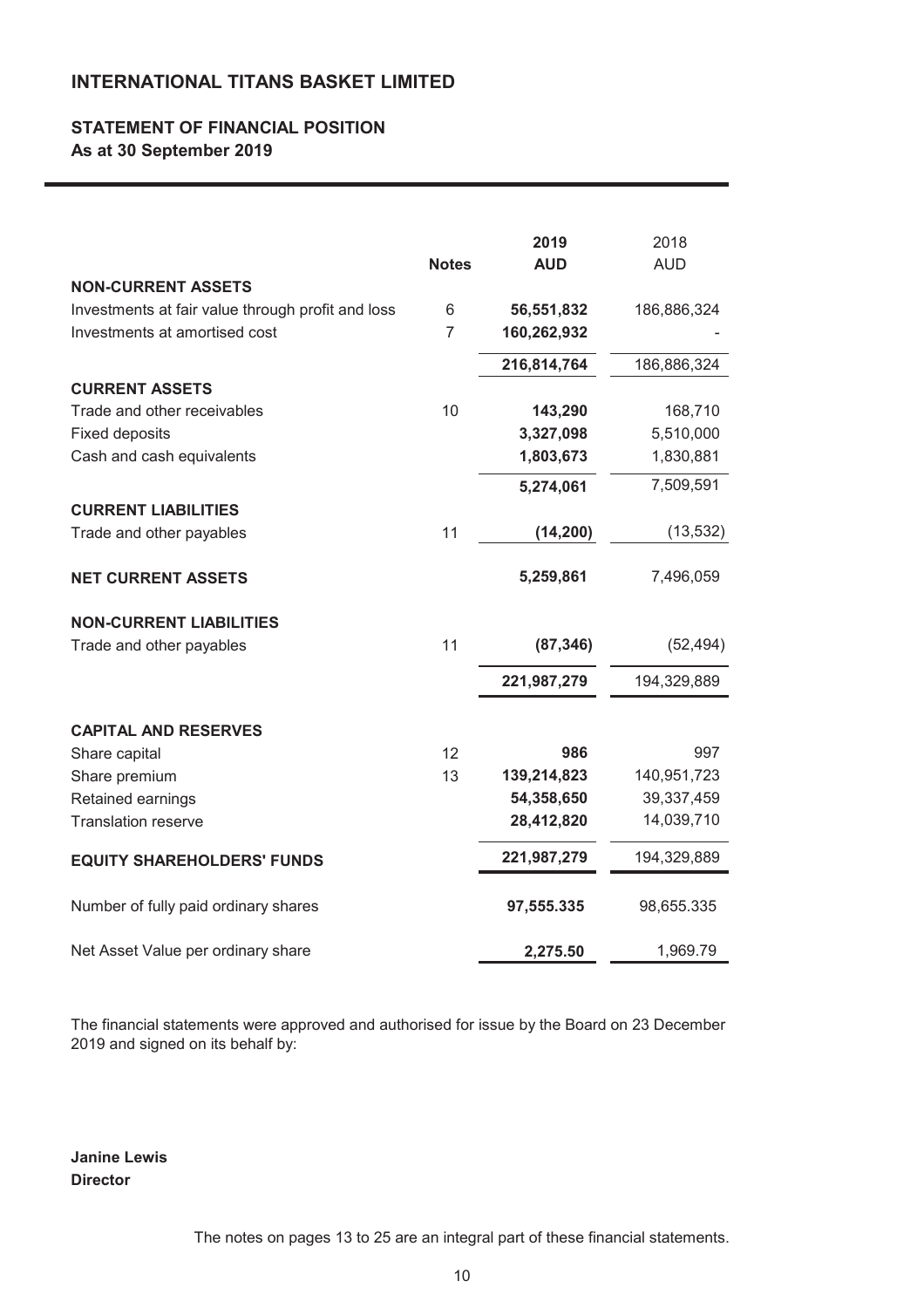# **STATEMENT OF CHANGES IN EQUITY For the year ended 30 September 2019**

|                                                                                                                      | <b>Management</b><br><b>Shareholders</b> |                                       | <b>Ordinary</b><br><b>Shareholders</b> |                                                  |                                                    | <b>Total</b>               |
|----------------------------------------------------------------------------------------------------------------------|------------------------------------------|---------------------------------------|----------------------------------------|--------------------------------------------------|----------------------------------------------------|----------------------------|
|                                                                                                                      | <b>Share</b><br>capital<br><b>AUD</b>    | <b>Share</b><br>capital<br><b>AUD</b> | <b>Share</b><br>premium<br><b>AUD</b>  | <b>Retained</b><br><b>Earnings</b><br><b>AUD</b> | <b>Translation</b><br><b>Reserve</b><br><b>AUD</b> | <b>Total</b><br><b>AUD</b> |
| Year ended 30 September 2018                                                                                         |                                          |                                       |                                        |                                                  |                                                    |                            |
| At 1 October 2017                                                                                                    | 10                                       | 987                                   | 140,951,723                            | 25,514,511                                       | $\qquad \qquad \blacksquare$                       | 166,467,231                |
| Profit for the year                                                                                                  |                                          |                                       |                                        | 13,822,948                                       |                                                    | 13,822,948                 |
| Other comprehensive income<br>Foreign exchange translation gains                                                     |                                          |                                       |                                        |                                                  | 14,039,710                                         | 14,039,710                 |
| At 30 September 2018                                                                                                 | 10                                       | 987                                   | 140,951,723                            | 39,337,459                                       | 14,039,710                                         | 194,329,889                |
| Year ended 30 September 2019<br>Profit for the year<br><b>Adjustment on adoption</b><br>of IFRS 9 - reclassification |                                          |                                       |                                        | 8,239,928                                        |                                                    | 8,239,928                  |
| of financial assets to<br>amortised cost (note 7)                                                                    |                                          |                                       |                                        | 7,362,184                                        |                                                    | 7,362,184                  |
| Other comprehensive income<br>Foreign exchange<br>translation gains                                                  |                                          |                                       |                                        |                                                  | 14,373,110                                         | 14,373,110                 |
| <b>Total comprehensive</b><br>income for the year                                                                    |                                          |                                       |                                        | 15,602,112                                       | 14,373,110                                         | 29,975,222                 |
| <b>Transactions with owners</b><br><b>Redemptions of shares</b><br>(notes 12,13)                                     |                                          | (11)                                  | (1,736,900)                            | (580, 921)                                       |                                                    | (2,317,832)                |
| At 30 September 2019                                                                                                 | 10                                       | 976                                   | 139,214,823                            | 54,358,650                                       | 28,412,820                                         | 221,987,279                |

The notes on pages 13 to 25 are an integral part of these financial statements.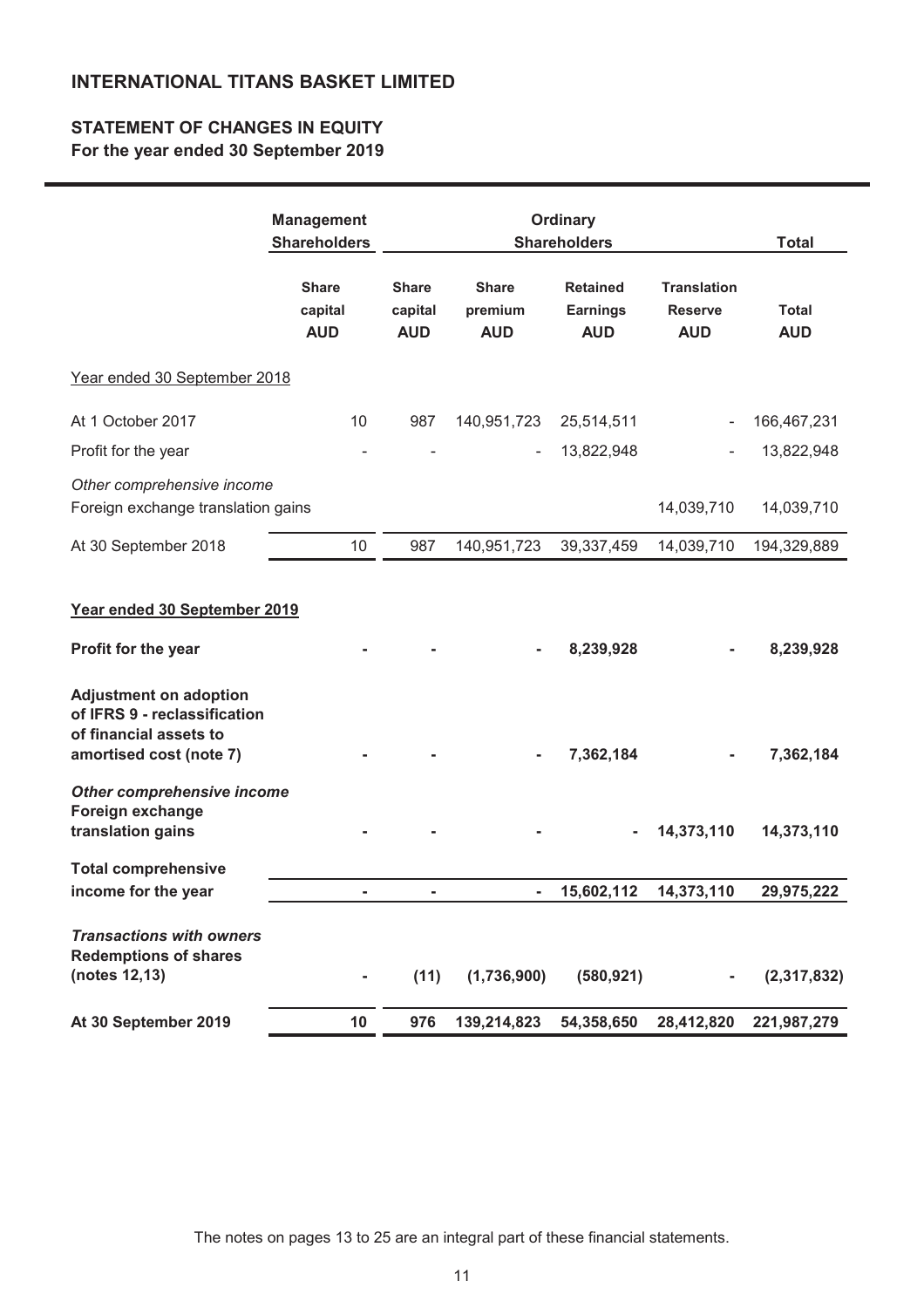# **STATEMENT OF CASH FLOWS**

**For the year ended 30 September 2019**

|                                                                     | <b>Notes</b>   | Year ended<br>30/09/2019<br><b>AUD</b> | Year ended<br>30/09/2018<br><b>AUD</b> |
|---------------------------------------------------------------------|----------------|----------------------------------------|----------------------------------------|
| <b>Cash flows from operating activities</b>                         |                |                                        |                                        |
| Profit for the year                                                 |                | 8,239,928                              | 13,822,948                             |
| Adjustments for:                                                    |                |                                        |                                        |
| Interest income                                                     | 5              | (9,580,464)                            | (8,383,034)                            |
| Gain on investments at fair value through profit and loss           | 6              | (1,379,396)                            | (7, 722, 213)                          |
| Loss on investments at amortised cost                               | 7              | 35,597                                 |                                        |
| Working capital adjustments:                                        |                |                                        |                                        |
| Increase in trade and other receivables                             |                | (122)                                  | (4,281)                                |
| Increase in trade and other payables                                |                | 35,520                                 | 27,850                                 |
| Net cash outflow from operating activities                          |                | (2,648,937)                            | (2, 258, 730)                          |
| Cash flows from investing activities                                |                |                                        |                                        |
| Interest income                                                     |                | 78,277                                 | 6,967                                  |
| Disposals of investments held at fair value through profit and loss | 6              | 590,657                                |                                        |
| Disposals of investments held at amortised cost                     | $\overline{7}$ | 1,676,629                              |                                        |
| Transfer from fixed deposits                                        |                | 2,182,902                              | 3,044,283                              |
| Net cash inflow from investing activities                           |                | 4,528,465                              | 3,051,250                              |
| <b>Cash flows from financing activities</b>                         |                |                                        |                                        |
| Redemptions of ordinary share capital                               | 12,13          | (2,317,832)                            |                                        |
| Net cash outflow from financing activities                          |                | (2, 317, 832)                          |                                        |
| (Decrease)/increase in cash and cash equivalents for the year       |                | (438, 304)                             | 792,520                                |
| Cash and cash equivalents at the beginning of the year              |                | 1,830,881                              | 1,015,887                              |
| Foreign exchange translation gains                                  |                | 411,096                                | 22,474                                 |
| Cash and cash equivalents at the end of the year                    |                | 1,803,673                              | 1,830,881                              |

The notes on pages 13 to 25 are an integral part of these financial statements.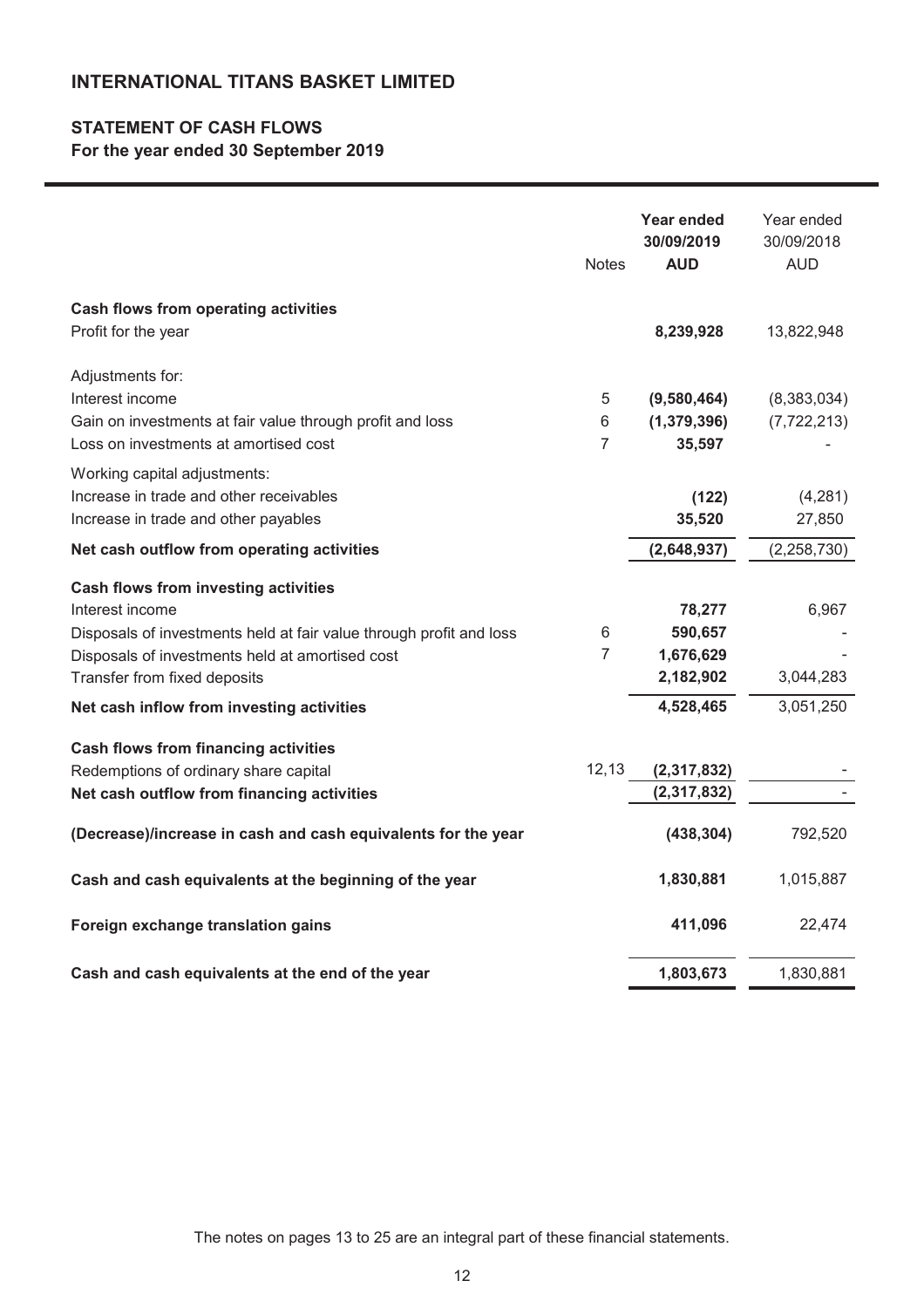### **NOTES TO THE FINANCIAL STATEMENTS For the year ended 30 September 2019**

### **1. PRINCIPAL ACCOUNTING POLICIES**

The following accounting policies have been applied consistently in dealing with items which are considered material in relation to the Company's financial statements.

### **Basis of preparation**

The financial statements of International Titans Basket Limited, with domicile in Guernsey, have been prepared in accordance with International Financial Reporting Standards ('IFRS').

#### **Going concern**

These financial statements have been prepared on a going concern basis, as the Company has sufficient working capital and adequate resources to continue in operations and meet its liabilities as they fall due for the foreseeable future.

### **Adoption of new and revised Standards**

During the year, the following relevant standards and interpretations, were adopted by the Company:

- IFRS 7 (amended), "Financial Instruments: Disclosures" (amendments effective for periods commencing on or after 1 January 2018, or on application of IFRS 9 if earlier);
- IFRS 9, "Financial Instruments Classification and Measurement" (effective for periods commencing on or after 1 January 2018);
- IFRS 15, "Revenue from Contracts with Customers" (effective for periods commencing on or after 1 January 2018).

In addition, the IASB completed its Annual Improvements 2014-2016 Cycle project in December 2016 and its Annual Improvements 2015-2017 Cycle project in December 2017. These projects amended certain existing standards and interpretations effective for accounting periods commencing on or after 1 January 2018.

For details of the impact of the adoption of IFRS 9, please see the 'Changes in accounting policies' section below.

The adoption of IFRS 15 has not had a material effect on these Financial Statements as the Company has no income within the scope of IFRS 15.

Other than noted above, the adoption of these standards and interpretations has not had a material effect on the financial statements of the Company.

### **New, revised and amended standards and interpretations not yet adopted**

At the date of authorisation of these financial statements, the following relevant standards and interpretations, which have not been applied in these financial statements, were in issue but not yet effective:

• IFRS 9 (amended), "Financial Instruments - Classification and Measurement" (amendments regarding prepayment features with negative compensation and modifications of financial liabilities, effective for periods commencing on or after 1 January 2019);

In addition, the IASB published 'Definition of Material (Amendments to IAS 1 and IAS 8)' in October 2018. This project has amended IAS 1 and IAS 8 to clarify the definition of 'material' and to align the definition used in the Conceptual Framework and the standards, effective for accounting periods commencing on or after 1 January 2020.

The Directors do not anticipate that the adoption of these standards in future periods will have a material impact on the financial statements of the Company.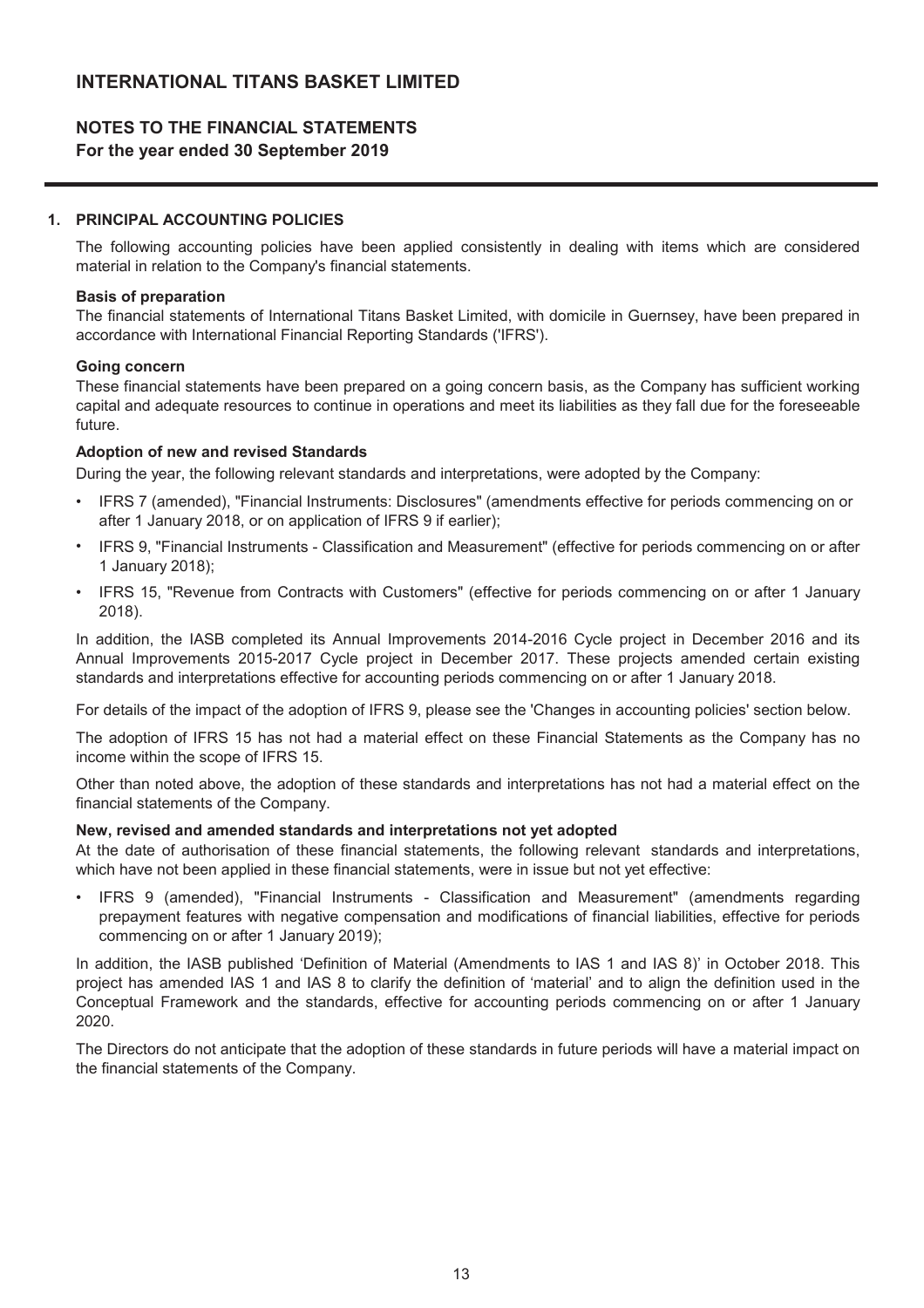# **NOTES TO THE FINANCIAL STATEMENTS (continued) For the year ended 30 September 2019**

### **1. PRINCIPAL ACCOUNTING POLICIES (continued)**

### **Changes in accounting policies**

### *IFRS 9 "Financial Instruments"*

IFRS 9 'Financial Instruments' addresses the classification, measurement and derecognition of financial assets and liabilities. It replaces the multiple classification and measurement models in IAS 39 and is effective for reporting periods beginning on or after 1 January 2018. As such the Company has adopted IFRS 9 for the first time in this financial year.

#### *Key requirements of IFRS 9*

Classification and measurement of financial assets will be driven by the entity's business model for managing the financial assets and the contractual cash flow characteristic of those financial assets.

There are three principal classification categories for financial assets that are debt instruments: (i) amortised cost, (ii) fair value through other comprehensive income and (iii) fair value through profit and loss. Under IFRS 9, equity or derivative investments are measured at fair value with gains and losses recognised in profit or loss unless an irrevocable election is made to recognise gains or losses in other comprehensive income.

IFRS 9 also introduces a new expected credit loss impairment model, as opposed to the incurred credit loss model implemented under IAS 39. This requires entities to account for expected credit losses at initial recognition and changes to expected credit losses at each reporting date to reflect changes in credit risk since initial recognition.

Finally, under IFRS 9 greater flexibility has been introduced to the types of transactions eligible for hedge accounting, specifically broadening the types of instruments that qualify for hedging instruments and the types of risk components of non-financial items that are eligible for hedge accounting. Enhanced disclosure requirements about an entity's risk management activities have also been introduced.

### *Impact of IFRS 9 – Classification and measurement*

Under the terms of IFRS 9, the Company has determined that it has two distinct business models, as follows:

(i) To invest in a holding of Investec Bank Limited Callable Notes (the 'Notes'). The purpose of the Company's investment in the Notes is to collect the contractual cashflows of solely payments of principal and interest arising on maturity, which will provide capital protection for investors in the Company. Accordingly, on adoption of IFRS 9, the Company has determined that this investment should be reclassified from an investment at fair value through profit or loss to an investment at amortised cost with effect from the commencement of the current financial year.

(ii) To invest in an option linked to a basket of indices, in order to provide investors with a potential upside on their investment. Under the terms of IFRS 9, the option is automatically classified as an investment at fair value through profit or loss.

The adoption of IFRS 9 has had a material impact on the valuation of the Notes, which have been reclassified as an investment at amortised cost. As a result of this reclassification, at the start of the year the carrying value of the Notes was adjusted from a brought forward fair value of AUD 134,802,959 to an amortised cost of AUD 143,573,024, an increase of AUD 8,770,065.

Under the terms of IFRS 9, the Company is also now required to account for changes to expected credit losses at each reporting date to reflect changes in the credit risk arising on the Notes since initial recognition.

Other than as noted above, the adoption of IFRS 9 has not had a material impact on these Financial Statements, principally for the following reasons:

- the classification and measurement methodology for all of the Company's other assets and liabilities has remained the same under IFRS 9 as under IAS 39;
- the Company's option investment is measured at fair value and so the changes in IFRS 9 relating to the assessment of credit losses do not apply to this instrument;
- the Company does not apply hedge accounting, and is therefore unaffected by the hedge accounting-related changes introduced in IFRS 9.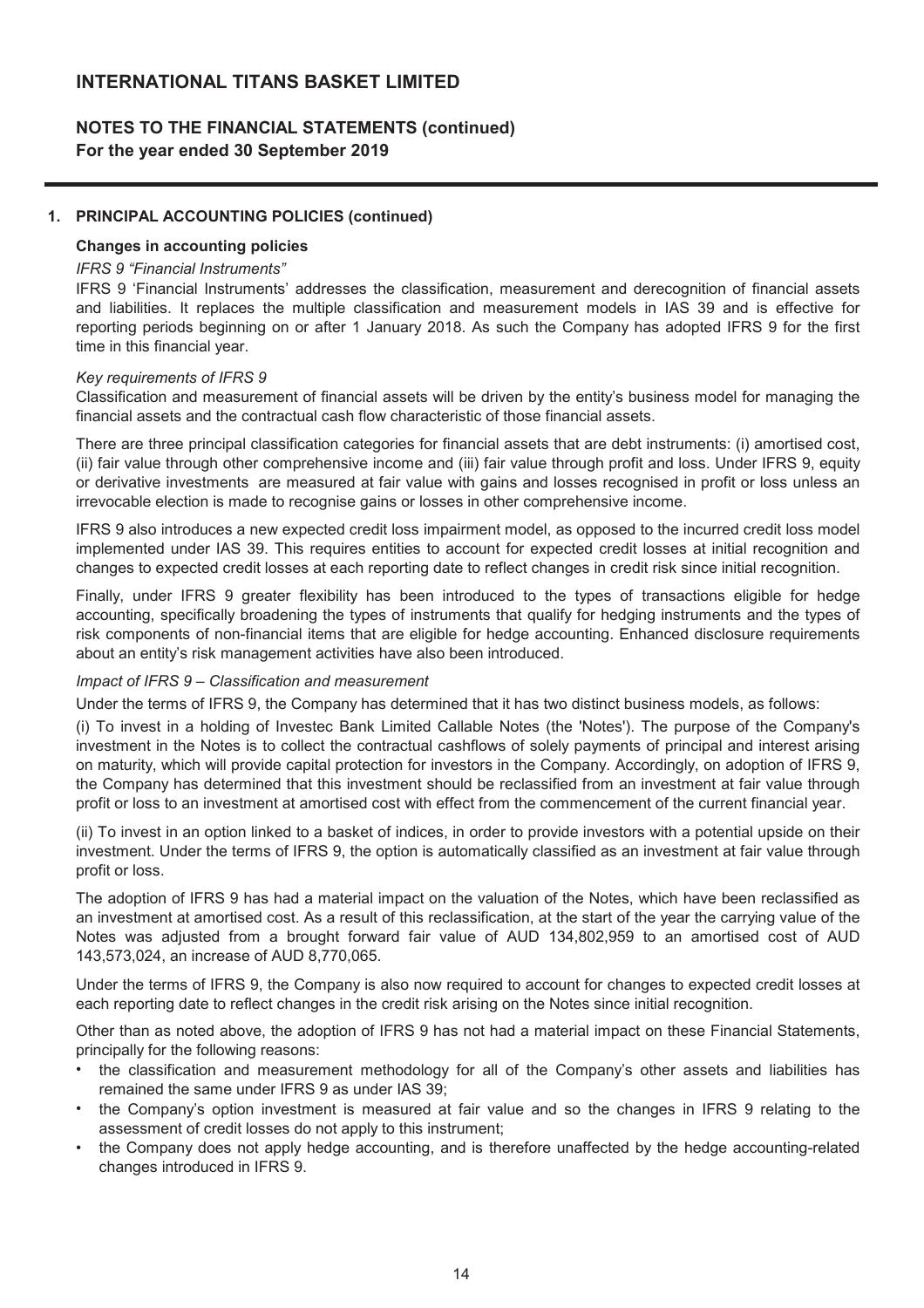# **NOTES TO THE FINANCIAL STATEMENTS (continued) For the year ended 30 September 2019**

### **1. PRINCIPAL ACCOUNTING POLICIES (continued)**

### **Changes in accounting policies (continued)**

#### *Impact of IFRS 9 – Classification and measurement (continued)*

In accordance with IFRS 9, the Company is required to assess its investment at amortised cost for expected credit losses at the reporting date and has concluded that no credit losses are expected over the life of the investment.

In accordance with the transition provisions of IFRS 9, prior year comparative balances have not been adjusted.

#### **Foreign exchange**

Items included in the financial statements of the Company are measured in the currency of the primary economic environment in which the Company operates (the "functional currency"). The Directors have determined that the functional currency of the Company is US Dollars, as it is the currency in which the majority of the Company's capital was raised and in which the Company's investments are denominated. For consistency with previous annual financial statements, the Directors have selected Australian Dollars as the presentation currency of the Company.

Foreign currency assets and liabilities are translated into Australian Dollars at the rate of exchange ruling on the balance sheet date. Foreign currency transactions are translated into the functional currency of US Dollars at the rate of exchange ruling on the date of the transaction and then translated into Australian Dollars for presentation purposes. Foreign exchange gains and losses relating to the functional currency are recognised in the Statement of Comprehensive Income in the period in which they arise. Differences arising on translation from the functional currency to the presentation currency are recognised in other comprehensive income in the period in which they arise and are taken to the translation reserve.

#### **Revenue recognition**

Revenue includes bank and bond interest and is recognised when it is probable that the economic benefits associated with the transaction will flow to the Company and the revenue can be measured reliably. Bond interest is calculated on an effective interest rate basis. Other revenues are accounted for on an accruals basis.

### **Expenses**

Expenses are accounted for on an accruals basis. All expenses are charged to the Statement of Comprehensive Income, except for expenses incurred in relation to the launch of the Company, which were charged against share premium.

### **Investments**

The Company's Option investment is classified as an investment at fair value through profit or loss.

On adoption of IFRS 9, the Company's investment in Investec Bank Limited Notes has been reclassified from an investment at fair value through profit and loss to amortised cost.

All investments are measured initially at fair value net of transaction costs, except where the investment will subsequently be measured at fair value through profit or loss. Transaction costs relating to the acquisition of investments at fair value through profit or loss are expensed as incurred in the Statement of Comprehensive Income. Investments are derecognised when the rights to receive cash flows from the investments have expired or the Company has transferred substantially all risks and rewards of ownership.

After initial recognition, the option investment is measured at fair value through profit or loss. Fair value is calculated using quoted market prices, independent appraisals, discounted cash flow analysis or other appropriate valuation models at the year end date. After initial recognition, the Notes are measured at amortised cost using the effective interest rate method. Gains or losses arising on the disposal of investments are recognised in the Statement of Comprehensive Income, as are unrealised gains or losses on investments at fair value through profit and loss.

### **Liquid resources**

Liquid resources comprise cash and cash equivalents and fixed deposits. Cash and cash equivalents comprises bank balances and short term deposits with an original maturity of three months or less. Deposits with an original maturity of greater than three months are classified as fixed deposits.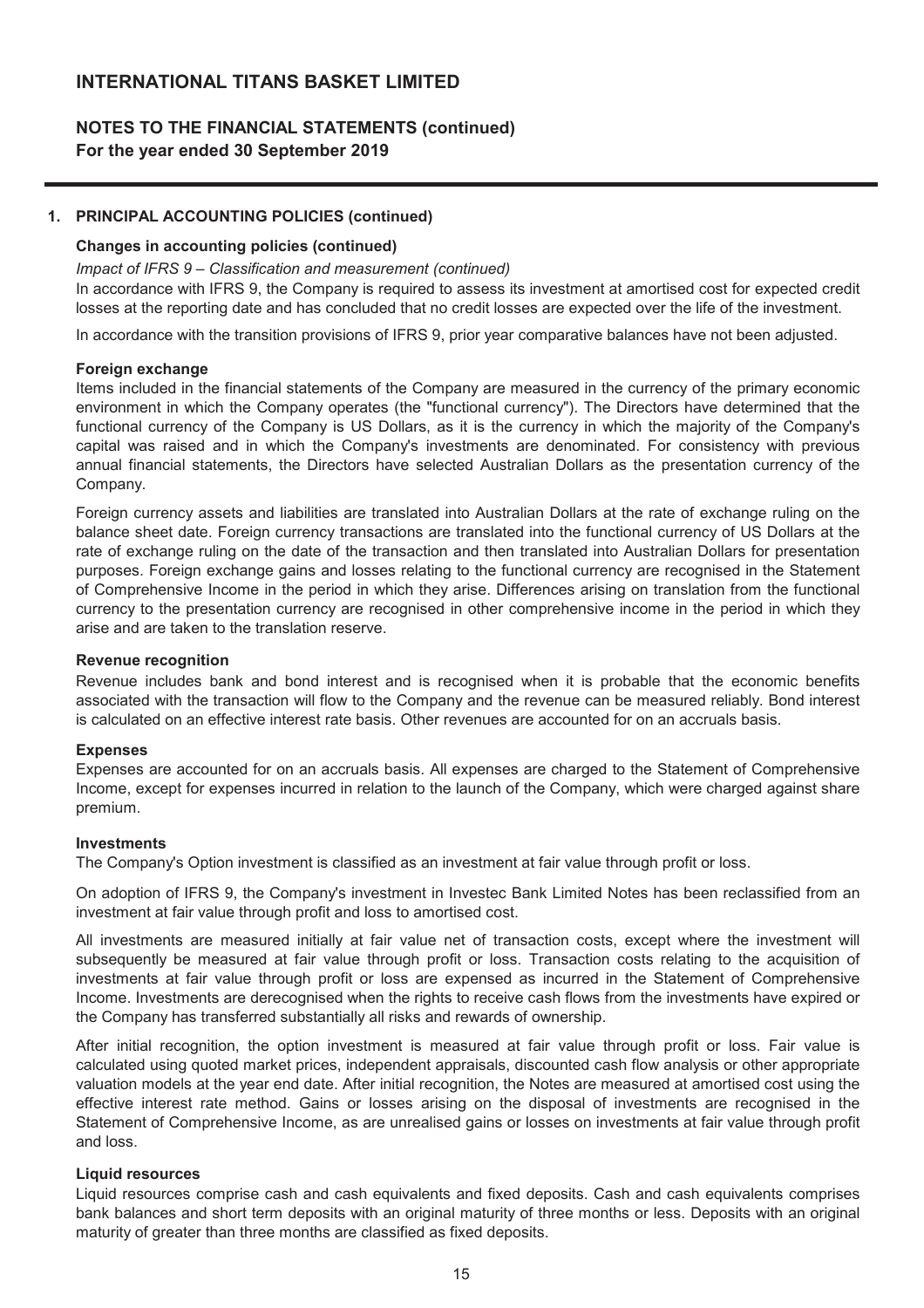### **NOTES TO THE FINANCIAL STATEMENTS (continued) For the year ended 30 September 2019**

### **1. PRINCIPAL ACCOUNTING POLICIES (continued)**

#### **Trade and other receivables**

Trade receivables are stated at amortised cost less any impairment.

#### **Financial liabilities**

Financial liabilities, other than those at fair value through profit or loss, are measured at amortised cost using the effective interest method.

### **Taxation**

The Company is exempt from Guernsey income tax under the Income Tax (Exempt Bodies) (Guernsey) Ordinance 1989 and is charged an annual exemption fee of £1,200 (2018: £1,200).

#### **Reserves**

Gains or losses arising on translation from the Company's functional currency to the presentation currency are taken to the translation reserve.

### **2. SEGMENT REPORTING**

The Board of Directors considers that the Company is engaged in a single segment of business, being the holding of investments. The Board considers that it is the Company's Chief Operating Decision Maker.

### **3. CRITICAL ACCOUNTING ESTIMATES AND JUDGEMENTS**

The preparation of financial statements in conformity with IFRS requires management to make judgements, estimates and assumptions that affect the reported amounts of assets and liabilities and disclosure of contingent assets and liabilities at the date of the financial statements and the reported amounts of revenues and expenses during the reporting period. The estimates and associated assumptions are based on historical experience and other factors that are considered to be relevant. Actual results could differ from such estimates.

The estimates and underlying assumptions are reviewed on an on-going basis. Revisions to accounting estimates are recognised in the period in which the estimate was revised if the revision affects only that period or in the period of the revision and future periods if the revision affects both current and future periods.

The Directors have determined, on adoption of IFRS 9, that the Company's investment in the Notes should be reclassified from an investment at fair value through profit or loss to an investment at amortised cost, in accordance with the requirements of that standard (see note 1), and that its Option investment should be classified as an investment at fair value through profit or loss. The methodologies for establishing the fair value of the Company's investments are detailed in notes 6 and 7.

Following the Company's capital raising on 7 October 2016, the Directors determined that the functional currency of the Company changed from Australian Dollars to US Dollars. For details of the Directors' judgements in relation to the determination of the Company's functional currency, please refer to note 1, 'Foreign exchange').

#### **4. SIGNIFICANT AGREEMENTS**

The following significant agreements have been entered into by the Company:

#### **Administration, Custodian and Secretarial Agreement**

Under the Administration, Custodian and Secretarial Agreement, the Company has agreed to pay or procure to be paid to the administrator, for its services as administrator, secretary, custodian and registrar, a fee of 0.135% per annum (2018: 0.135%) of the Company's funds (as reduced by any redemptions of Ordinary Shares prior to the Redemption Date). In addition the administrator is entitled to receive interest earned by the Company on the unpaid element of the fees. See notes 8, 10, 11 and 14 for details of administration fees and interest paid in the year and balances outstanding at the year end.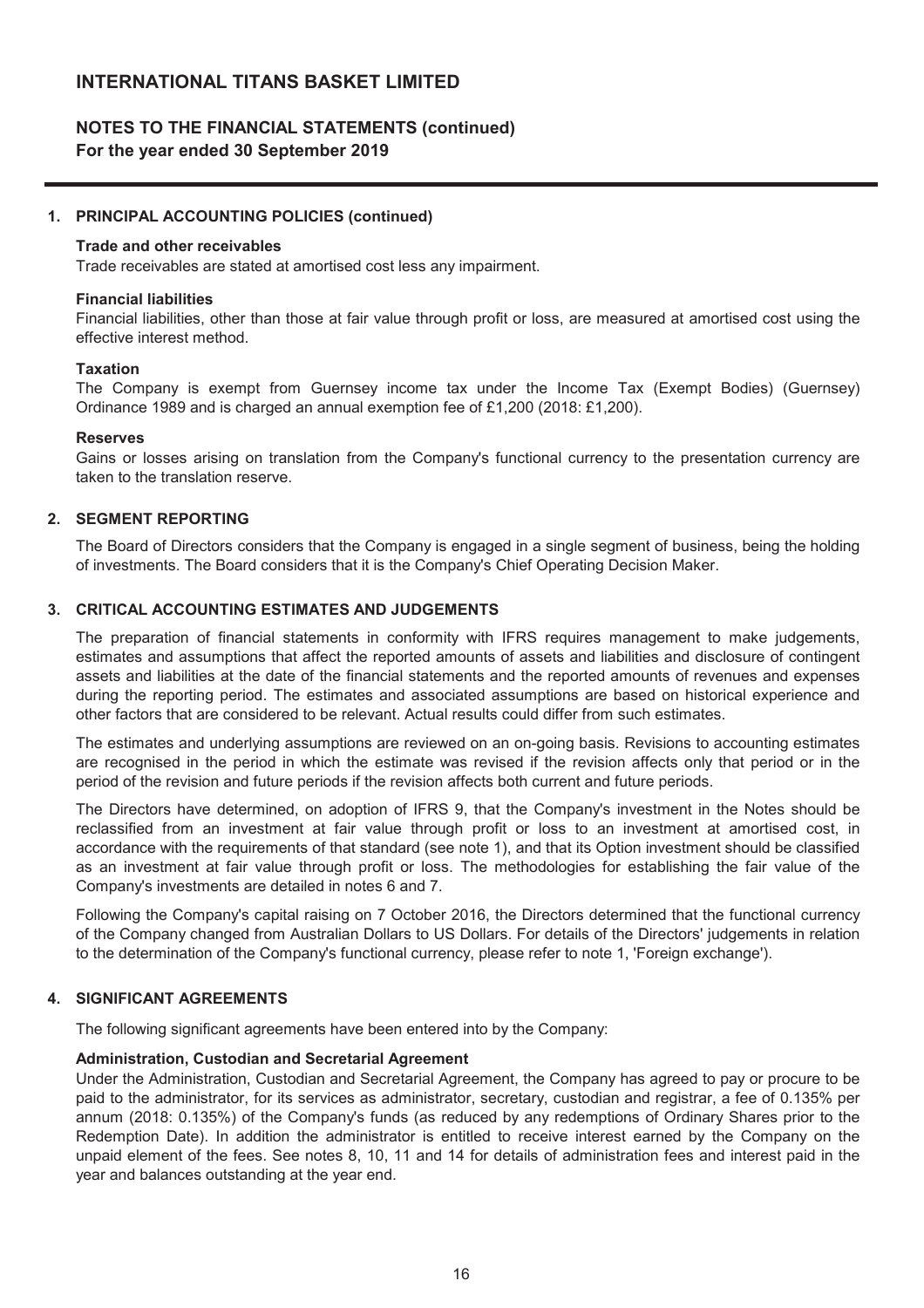# **NOTES TO THE FINANCIAL STATEMENTS (continued) For the year ended 30 September 2019**

### **4. SIGNIFICANT AGREEMENTS (continued)**

### **Investment Advisory Agreement**

Under the Investment Advisory Agreement, the Company has agreed to pay or procure to be paid to the Investment Advisor, for its services as advisor, a fee of 0.65% (2018: 0.65%) per annum of the Company's funds (as reduced by any redemptions of Ordinary Shares prior to the Redemption Date). In addition the Investment Advisor is entitled to receive interest earned by the Company on the unpaid element of the fees. See notes 8, 10, 11 and 14 for details of investment advisory fees and interest paid in the year and balances outstanding at the year end. The Investment Advisor, Investec Corporate and Institutional Banking, is a part of the same global group of companies as Investec Bank Limited, the issuer of the Notes.

#### **Distribution Agreement**

Under the Distribution Agreement, the Company has agreed to pay or procure to be paid to the Distributors a fee of 0.65% (2018: 0.65%) per annum of that portion of the Company's funds that is derived from the subscription amount subscribed for by Subscribers introduced by the Distributor (as reduced by any redemptions of such Ordinary Shares prior to the Redemption Date), or holders of existing issued Ordinary Shares introduced by the Distributor and who elect to remain invested in the Company (as reduced by any redemptions of such Ordinary Shares prior to the Redemption Date). See notes 8, 10 and 11 for details of distribution fees paid in the year and balances outstanding at the year end. Investec Corporate and Institutional Banking, the Company's Investment Advisor, is also a Distributor for the Company.

All fees described above are payable annually in advance on the anniversary of the Trade Date (the date of investment of the Company's funds) each year until the Termination Date (the date of compulsory redemption of the ordinary shares).

| <b>5. INTEREST INCOME</b>                                     | 2019           | 2018       |
|---------------------------------------------------------------|----------------|------------|
|                                                               | <b>AUD</b>     | <b>AUD</b> |
| Interest on investments at fair value through profit and loss | $\blacksquare$ | 8.325.566  |
| Interest on investment at amortised cost                      | 9,527,729      |            |
| <b>Bank interest</b>                                          | 52,735         | 57.468     |
|                                                               | 9.580.464      | 8,383,034  |

The effective interest rate used for calculating the interest on the Notes is 6.5419%.

| 6. INVESTMENTS AT FAIR VALUE THROUGH PROFIT AND LOSS | 2019       | 2018         |
|------------------------------------------------------|------------|--------------|
|                                                      | <b>AUD</b> | <b>AUD</b>   |
| <b>UBS Index Option</b>                              |            |              |
| Balance brought forward                              | 52,083,365 | 37, 157, 264 |
| Disposal during the year                             | (590, 657) |              |
| Gain on disposal                                     | 197,585    |              |
| Fair value adjustment for the year                   | 1,181,811  | 11,244,070   |
| <b>Translation difference</b>                        | 3,679,728  | 3,682,031    |
| Fair value carried forward                           | 56,551,832 | 52,083,365   |
|                                                      |            |              |

The UBS Index Option is referenced to the MSCI World Index.

The Directors determine the fair value of the Option based on valuations provided by UBS. These valuations are calculated using a formula specified in the Option contract, which is based on the movements in the closing prices of the above indices from the issue date of the Option to the reporting date. The Option has been classified as a level 2 investment in the fair value hierarchy.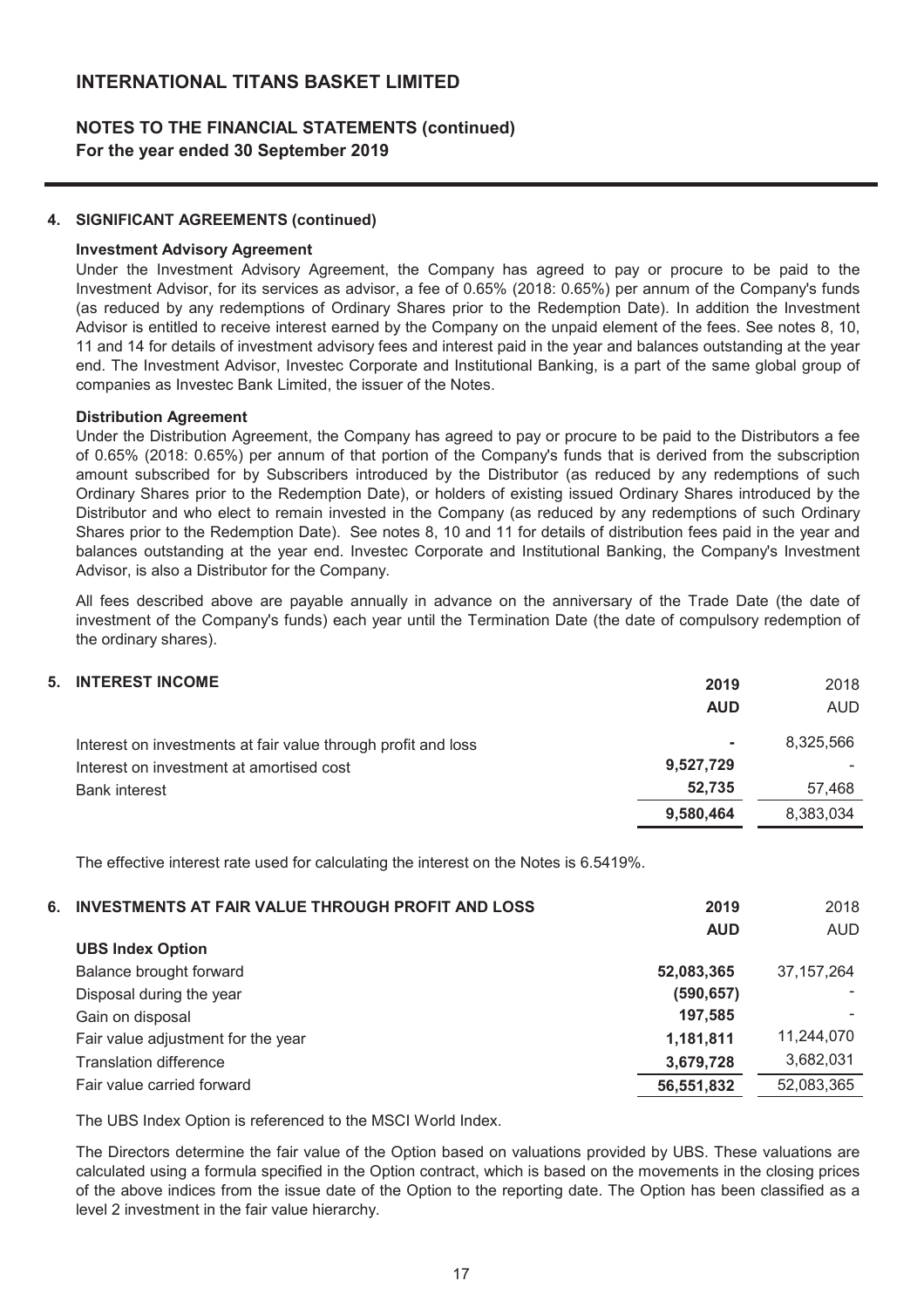### **NOTES TO THE FINANCIAL STATEMENTS (continued) For the year ended 30 September 2019**

### **6. INVESTMENTS AT FAIR VALUE THROUGH PROFIT AND LOSS (continued)**

| <b>Investec Bank Limited Unsecured Subordinated Callable Notes</b> |                 |             |
|--------------------------------------------------------------------|-----------------|-------------|
| Balance brought forward                                            | 134,802,959     | 119,664,045 |
| Reclassification to investments at amortised cost                  | (134, 802, 959) |             |
| Interest for the year                                              | $\sim$          | 8,325,566   |
| Fair value adjustment for the year                                 | ٠               | (3,521,857) |
| <b>Translation difference</b>                                      | ۰               | 10,335,205  |
| Fair value carried forward                                         | $\sim$          | 134,802,959 |
|                                                                    |                 |             |
| Total investments at fair value through profit or loss             | 56,551,832      | 186,886,324 |

On the adoption of IFRS 9 at the commencement of the financial year, the Company's investment in the Investec Bank Limited Notes was reclassified as an investment at amortised cost (see note 7).

| 7. INVESTMENTS AT AMORTISED COST                                       | 2019        | 2018       |
|------------------------------------------------------------------------|-------------|------------|
|                                                                        | <b>AUD</b>  | <b>AUD</b> |
| Investec Bank Limited Unsecured Subordinated Callable Notes            |             |            |
| Reclassification from investments at fair value through profit or loss | 134,802,959 |            |
| Adjustment to carrying value on adoption of IFRS 9                     | 7,362,184   |            |
| Disposal during the year                                               | (1,676,629) |            |
| Loss on disposal                                                       | (35, 597)   |            |
| Interest for the year                                                  | 9,527,729   |            |
| <b>Translation difference</b>                                          | 10,282,286  |            |
| Carrying value carried forward                                         | 160,262,932 |            |
|                                                                        |             |            |

On the adoption of IFRS 9 at the start of the year, the Notes were reclassified from an investment at fair value through profit or loss to an investment at amortised cost (see note 6). Had the Notes not been reclassified, the Company would have recognised interest of AUD 9,527,729 and a fair value gain of AUD 6,070,211 through profit or loss in the year; and the reported fair value of the Notes at 30 September 2019 would have been AUD 158,996,197. An adjustment of AUD 8,770,065 was required to the brought forward value of the Notes as a result of its reclassification as an investment at amortised cost.

The Notes are measured at amortised cost using the effective interest rate method.

In the prior year, the Directors determine the fair value of the Notes based on valuations provided by Investec Bank Limited. These valuations were calculated on a discounted cash flow basis, taking into account credit risk and prevailing USD LIBOR rates at the date of valuation.

The Company has assessed the investment in the Notes for expected credit losses at the reporting date and has concluded that no credit losses are expected over the life of the investment.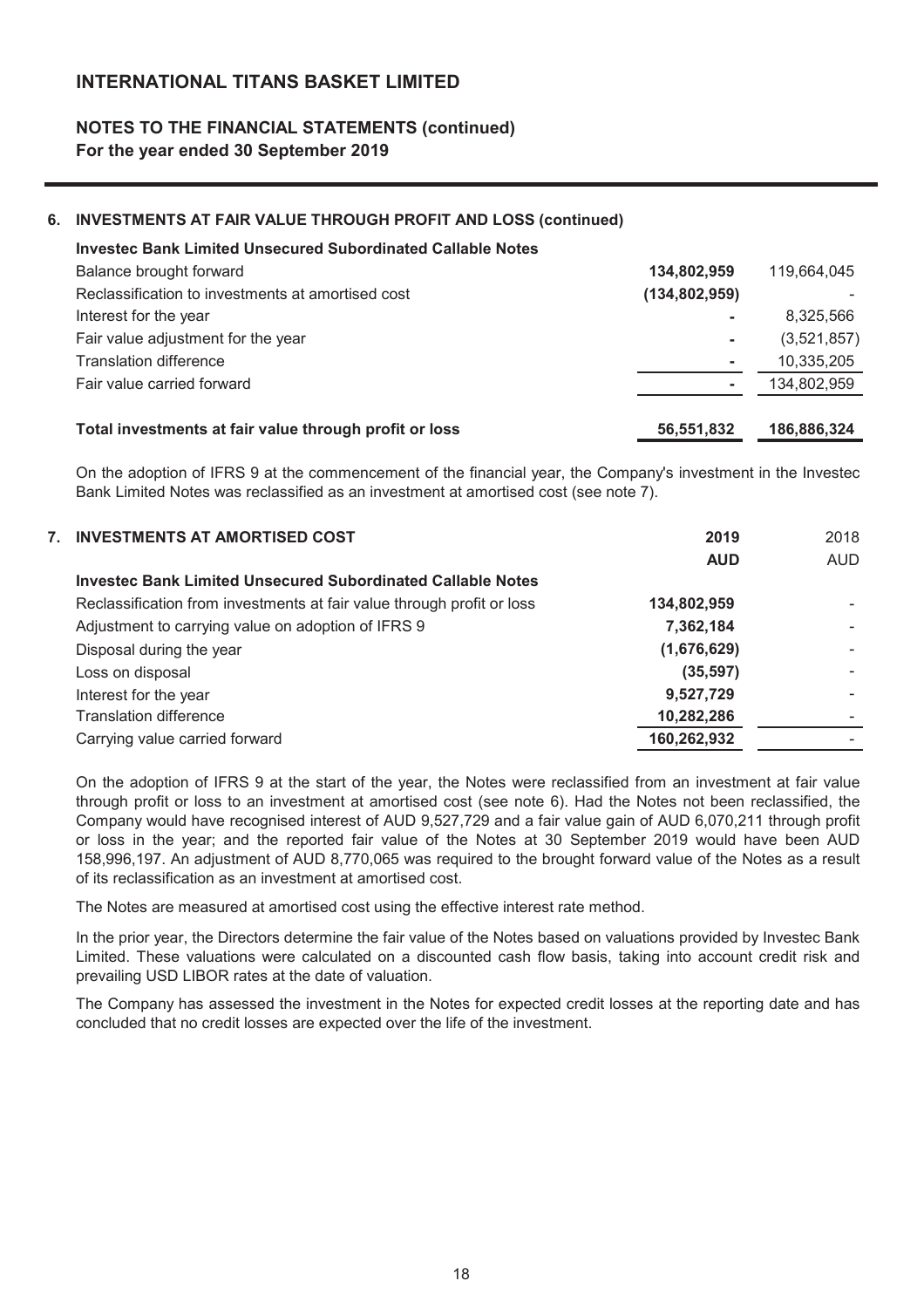# **NOTES TO THE FINANCIAL STATEMENTS (continued) For the year ended 30 September 2019**

| 8. | <b>OPERATING EXPENSES</b>        | 2019<br><b>AUD</b> | 2018<br><b>AUD</b> |
|----|----------------------------------|--------------------|--------------------|
|    |                                  |                    |                    |
|    | Investment advisory fees         | 1,021,615          | 1,012,555          |
|    | Distribution fees                | 1,011,469          | 991,894            |
|    | Administration fees              | 216,807            | 214,731            |
|    | Auditor's remuneration           | 13,843             | 14,453             |
|    | <b>GFSC</b> licence fees         | 6,273              | 5,888              |
|    | Interest payable                 | 29,918             | 39,603             |
|    | Listing fees                     | 3,687              | 3,251              |
|    | <b>Statutory fees</b>            | 3,123              | 3,064              |
|    | Sponsorship fees                 | 4,962              | 4,609              |
|    | Professional indemnity insurance | 1,991              | 1,684              |
|    | Legal and professional fees      |                    | 574                |
|    | Sundry                           | 1,832              | 1,674              |
|    |                                  | 2,315,520          | 2,293,980          |

### **9. EARNINGS PER ORDINARY SHARE**

The calculation of basic and diluted earnings per ordinary share is based on the following data:

|                                                                                                                                     | 2019       | 2018       |
|-------------------------------------------------------------------------------------------------------------------------------------|------------|------------|
| Earnings attributable to ordinary shares:                                                                                           | <b>AUD</b> | <b>AUD</b> |
| Earnings for the purpose of basic and diluted earnings per share being profit for<br>the year attributable to ordinary shareholders | 8,239,928  | 13,822,948 |
| Number of shares:                                                                                                                   |            |            |
| Weighted average number of ordinary shares for the purpose of basic and<br>diluted earnings per share                               | 98,429.308 | 98,655.335 |
| Earnings per ordinary share                                                                                                         | 83.71      | 140.11     |

A weighted average number of shares has been calculated to enable users to gain a fairer understanding of the earnings generated per share through the year. The weighted average has been calculated with reference to the number of days shares have actually been in issue and hence their ability to influence income generated.

| <b>10. TRADE AND OTHER RECEIVABLES</b> | 2019       | 2018       |
|----------------------------------------|------------|------------|
|                                        | <b>AUD</b> | <b>AUD</b> |
| Accrued bank interest                  | 25,152     | 50,694     |
| Prepaid administration fees            | 10,371     | 12,364     |
| Prepaid distributor fees               | 49,254     | 49,462     |
| Prepaid investment advisory fees       | 49,934     | 49,934     |
| Other prepayments                      | 8,569      | 6,246      |
| Unpaid share capital                   | 10         | 10         |
|                                        | 143,290    | 168,710    |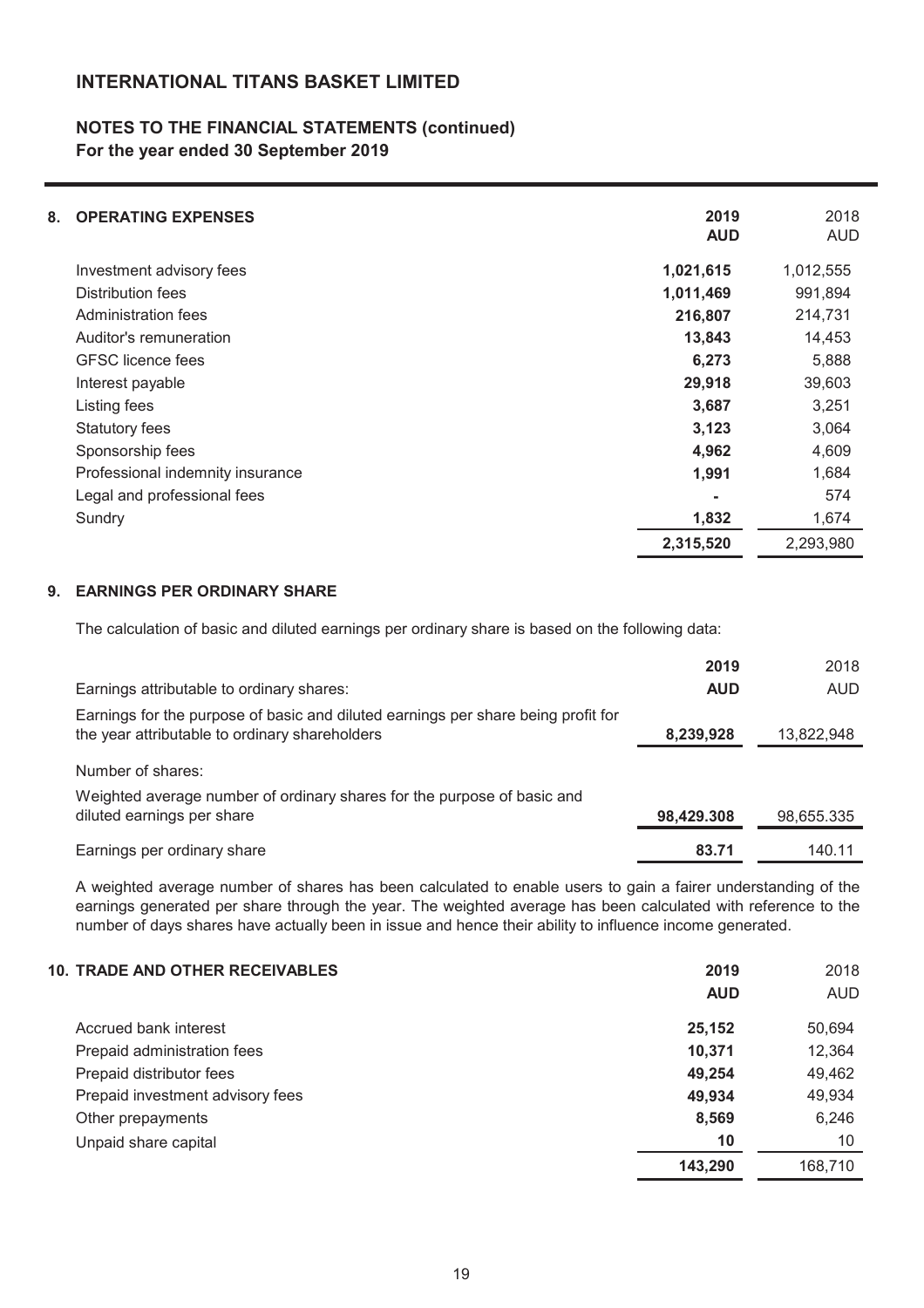## **NOTES TO THE FINANCIAL STATEMENTS (continued) For the year ended 30 September 2019**

| <b>11. TRADE AND OTHER PAYABLES</b>                                       | 2019<br><b>AUD</b> | 2018<br><b>AUD</b> |
|---------------------------------------------------------------------------|--------------------|--------------------|
| <b>Current</b>                                                            |                    |                    |
| Audit fee                                                                 | 14,200             | 13,532             |
| Non-current                                                               |                    |                    |
| Interest payable                                                          | 87,346             | 52,494             |
|                                                                           |                    |                    |
| <b>12. SHARE CAPITAL</b>                                                  | 2019               | 2018               |
|                                                                           | <b>AUD</b>         | <b>AUD</b>         |
| <b>Authorised:</b>                                                        |                    |                    |
| 10 Management shares of AUD 1.00 each                                     | 10                 | 10                 |
| 999,000 Ordinary shares of AUD 0.01 each                                  | 9,990              | 9,990              |
|                                                                           | 10,000             | 10,000             |
|                                                                           | 2019               | 2018               |
|                                                                           | <b>AUD</b>         | <b>AUD</b>         |
| Issued:                                                                   |                    |                    |
| 10 unpaid Management shares of AUD 1.00 each                              | 10                 | 10                 |
| 97,555.335 (2018: 98,655.335) fully paid Ordinary shares of AUD 0.01 each | 976                | 987                |
|                                                                           | 986                | 997                |
|                                                                           |                    |                    |

During the year 1,100 shares were redeemed at a price of AUD 2,107.12 per share for a total consideration of AUD 2,317,832 (2018: no redemptions) and there were no subscriptions (2018: nil).

Ordinary shares are entitled to 1 vote each at a general meeting of the Company. Ordinary shareholders are entitled to receive any dividends or distributions from the Company and any surplus arising on the winding up of the Company after the payment of creditors and redemption of the management shares at their nominal value.

Management shares are entitled to 10,000 votes each at a general meeting of the Company. Management shares may only be owned by The Basket Trust (see note 14) or its nominee. Management shareholders are not entitled to receive any dividends or distributions from the Company nor any surplus arising on the winding up of the Company in excess of the nominal value of the management shares.

| <b>13. SHARE PREMIUM</b>                            | 2019<br><b>AUD</b>         | 2018<br><b>AUD</b> |
|-----------------------------------------------------|----------------------------|--------------------|
| Balance brought forward<br>Ordinary shares redeemed | 140,951,723<br>(1,736,900) | 140,951,723        |
| Balance carried forward                             | 139,214,823                | 140,951,723        |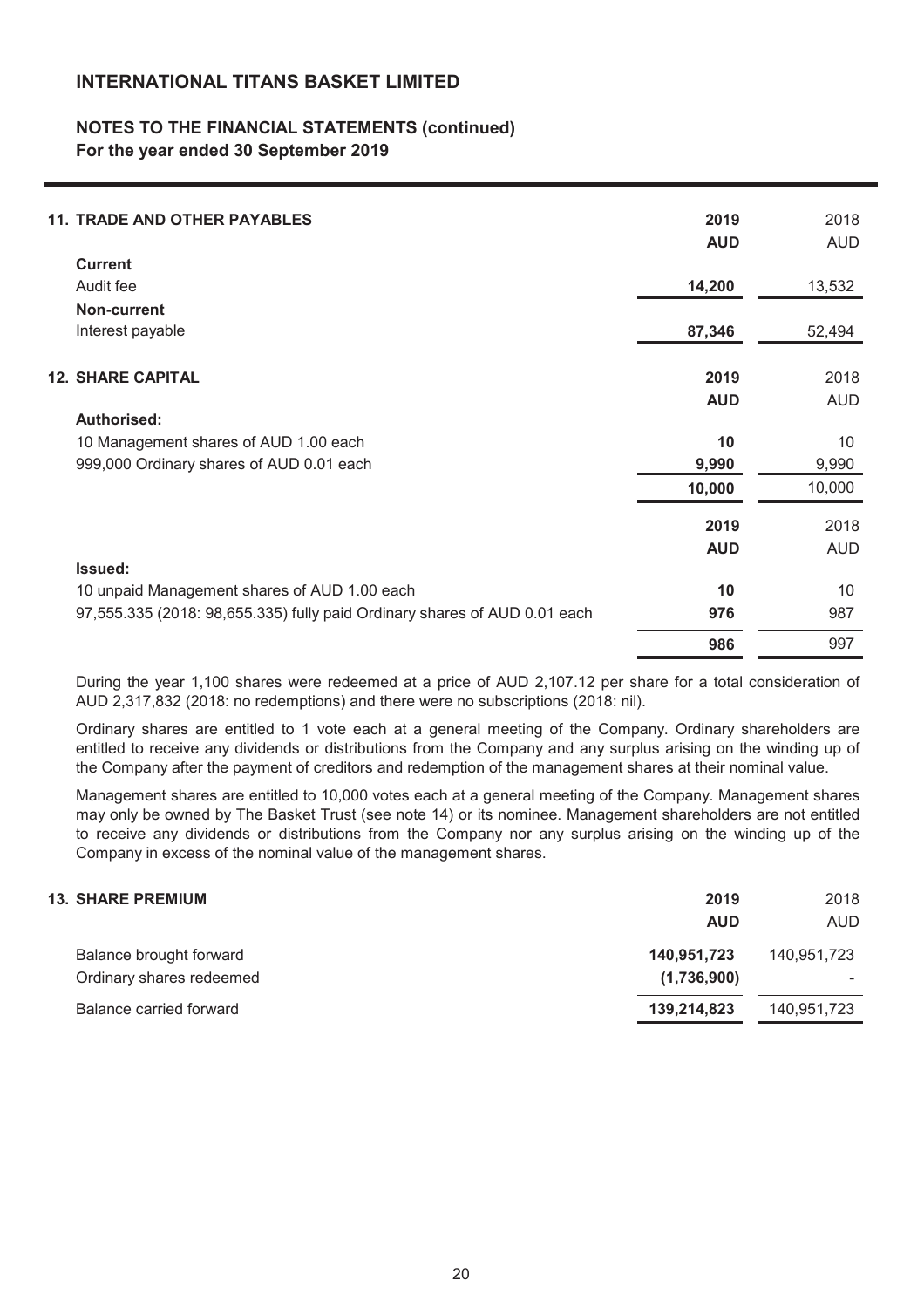### **NOTES TO THE FINANCIAL STATEMENTS (continued) For the year ended 30 September 2019**

### **14. ULTIMATE CONTROLLING PARTY AND RELATED PARTY TRANSACTIONS**

The immediate controlling party at the year end date is PraxisIFM Trust Limited as trustee of The Basket Trust, which owns the Management shares in the Company. There is no ultimate controlling party of the Company. The utimate controlling party of PraxisIFM Trust Limited is PraxisIFM Group Limited ('PGL'). PGL is also the ultimate controlling party of Praxis Fund Services Limited ('PFSL'), the administrator of the Company.

PFSL is deemed to be a related party, as Janine Lewis is a director of PFSL and a shareholder in PGL; Chris Hickling is a shareholder in PGL; and David Stephenson is an employee of PFSL and a shareholder in PGL. During the year PFSL earned AUD 216,807 (2018: AUD 214,731) for their services as administrator. At the year end date administration fees of AUD 10,371 had been paid to PFSL in advance (2018: AUD 12,364) and interest of AUD 15,518 on outstanding fees (2018: AUD 14,012) was payable to PFSL.

The Investment Advisor, Investec Corporate and Institutional Banking, a division of Investec Bank Limited, is deemed to be a related party. During the year Investec Corporate and Institutional Banking received AUD 1,021,615 (2018: AUD 1,012,555) for their services as investment advisor. At the year end advisory fees of AUD 49,934 (2018: AUD 49,934) had been paid to Investec Corporate and Institutional Banking in advance and interest of AUD 71,828 on outstanding fees (2018: AUD 56,550) was payable to Investec Corporate and Institutional Banking.

### **15. FINANCIAL INSTRUMENT RISK FACTORS**

The Company is exposed to market risk, credit risk and liquidity risk from the financial instruments it holds. The risk management policies employed by the Company to manage these risks are discussed below:

#### **(i) Market risk**

#### **(a) Currency risk**

Currency risk is the risk that the value of financial instruments will fluctuate due to changes in foreign exchange rates. Currency risk arises when future commercial transactions and recognised assets and liabilities are denominated in a currency that is not the Company's measurement currency of US Dollars. As at 30 September 2019, the Company is exposed to foreign exchange risk in relation to the following assets and liabilities:

|                           | 2019       | 2018      |
|---------------------------|------------|-----------|
|                           | <b>AUD</b> | AUD.      |
| Fixed deposits            | 3,327,098  | 5,510,000 |
| Cash and cash equivalents | 1,803,673  | 1,542,133 |
| Trade and other payables  | (101, 546) | (66, 026) |
|                           | 5,029,225  | 6,986,107 |

At 30 September 2019, the foreign currency exposure of the Company, principally to the Australian Dollar, represented 2.3% (2018: 3.6%) of Equity Shareholder's Funds. The Company's policy is not to manage the Company's exposure to foreign exchange movements by entering into any foreign exchange hedging transactions. If the exchange rate of the US Dollar against the Australian Dollar at the year end date had been 5% higher/lower, this would have resulted in an increase/decrease in the year end net asset value of AUD 251,461 (2018: AUD 348,177). The sensitivity rate of 5% is regarded as reasonable as this is the approximate volatility of the US Dollar against the Australian Dollar over the last two years.

The Company had no other material currency exposures at 30 September 2019 or 30 September 2018.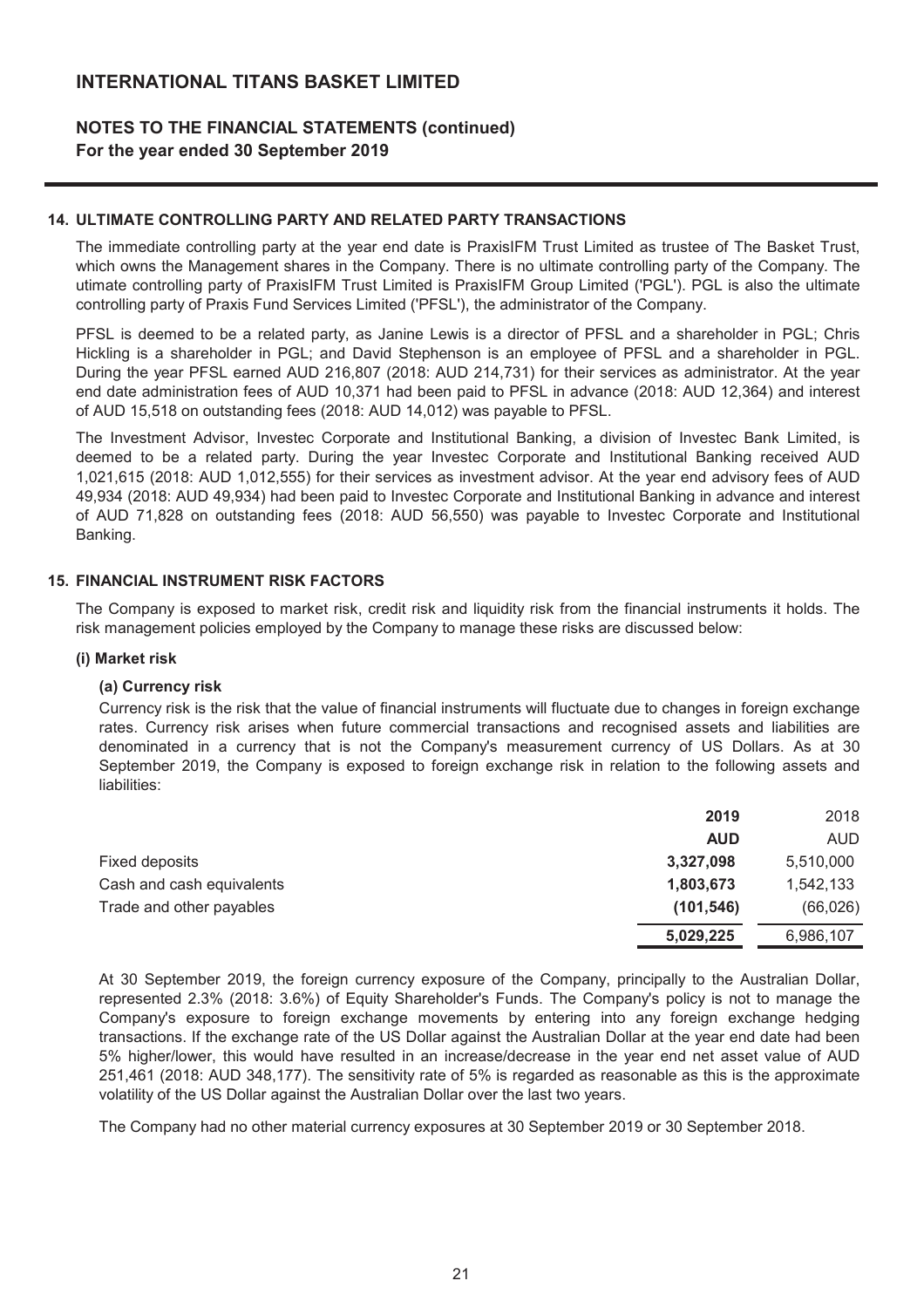# **NOTES TO THE FINANCIAL STATEMENTS (continued) For the year ended 30 September 2019**

### **15. FINANCIAL INSTRUMENT RISK FACTORS (continued)**

### **(i) Market risk (continued)**

#### **(b) Interest rate risk**

Interest rate risk is the risk that the fair value of future cash flows of a financial instrument will fluctuate because of changes in market interest rates. The Company is exposed to interest rate risk on its cash and cash equivalents and fixed deposits and on interest payable on outstanding fees. At 30 September 2019, the Company held cash and cash equivalents of AUD 1,803,673 (2018: AUD 1,830,881), which at the year end earned interest at a weighted average rate of 0.23% (2018: 0.30%), and held AUD 3,327,098 (2018: AUD 5,510,000) on long-term fixed deposit, which at the year end earned interest at a rate of 1.27% (2018: weighted average of 1.54%). At 30 September 2019, the Company had outstanding future fees on which interest was payable of AUD 2,418,466 (2018: AUD 3,641,303).

Had these balances existed for the whole of the year, and all other factors remained the same, the effect on the Statement of Comprehensive Income of an increase/decrease in short term interest rates of 0.5% per annum would have been an increase of AUD 13,562/decrease of AUD 7,717 in post-tax profit for the year (2018: increase of AUD 11,780/decrease of AUD 6,535). The sensitivity rate of 0.5% is regarded as reasonable in relation to the current Australian base rate of 1.5% as Australian interest rates are not currently volatile.

The Company had no other material interest rate exposures at 30 September 2019 or 30 September 2018. The Company's Notes are interest-bearing, however they earn interest at a fixed rate and are therefore not subject to interest rate risk.

#### **(c) Price risk**

Price risk is the risk that the value of the instrument will fluctuate as a result of changes in market prices (other than those arising from interest rate risk or currency risk), whether caused by factors specific to an individual investment, its issuer or all factors affecting all instruments traded in the market. The Company's investment in the UBS Call Option is valued by reference to movements in the level of the underlying index, and so is directly affected by changes in market prices. With effect from 1 October 2018, the Company's investment in Investec Bank Limited Callable Notes is measured at amortised cost, and is therefore no longer subject to price risk.

Price risk is managed at inception by investing in a combination of two financial instruments: a holding of zero coupon bonds (or other structured product with similar characteristics) that will provide capital protection for investors; and a Call Option on a basket of indices that the investment advisor believes is most likely to provide positive performance during the life of the Fund. In order to provide capital protection, the amount of bonds acquired is calculated to ensure that the maturing amount will be sufficient to guarantee that all investors who remain in the Fund to maturity will at minimum get back the amount that they invested. The Call Option provides the potential for significant upside performance, should the relevant indices perform well, with the downside limited to loss of the initial option premium, which is covered by the known gains that will arise on the bonds.

The investment premise of the Fund involves participation in the potential upside afforded by the Call Option, whilst enjoying the capital protection afforded by the Notes. Therefore, whilst the Board monitors the performance of the Call Option and Notes it is unlikely that the Board would consider redeeming these at any stage, other than in relation to the redemption of investors' shares. As a result, the management of price risk effectively occurs at the inception of the Fund in the selection of investments, and is not an active ongoing process during the remainder of the life of the Fund.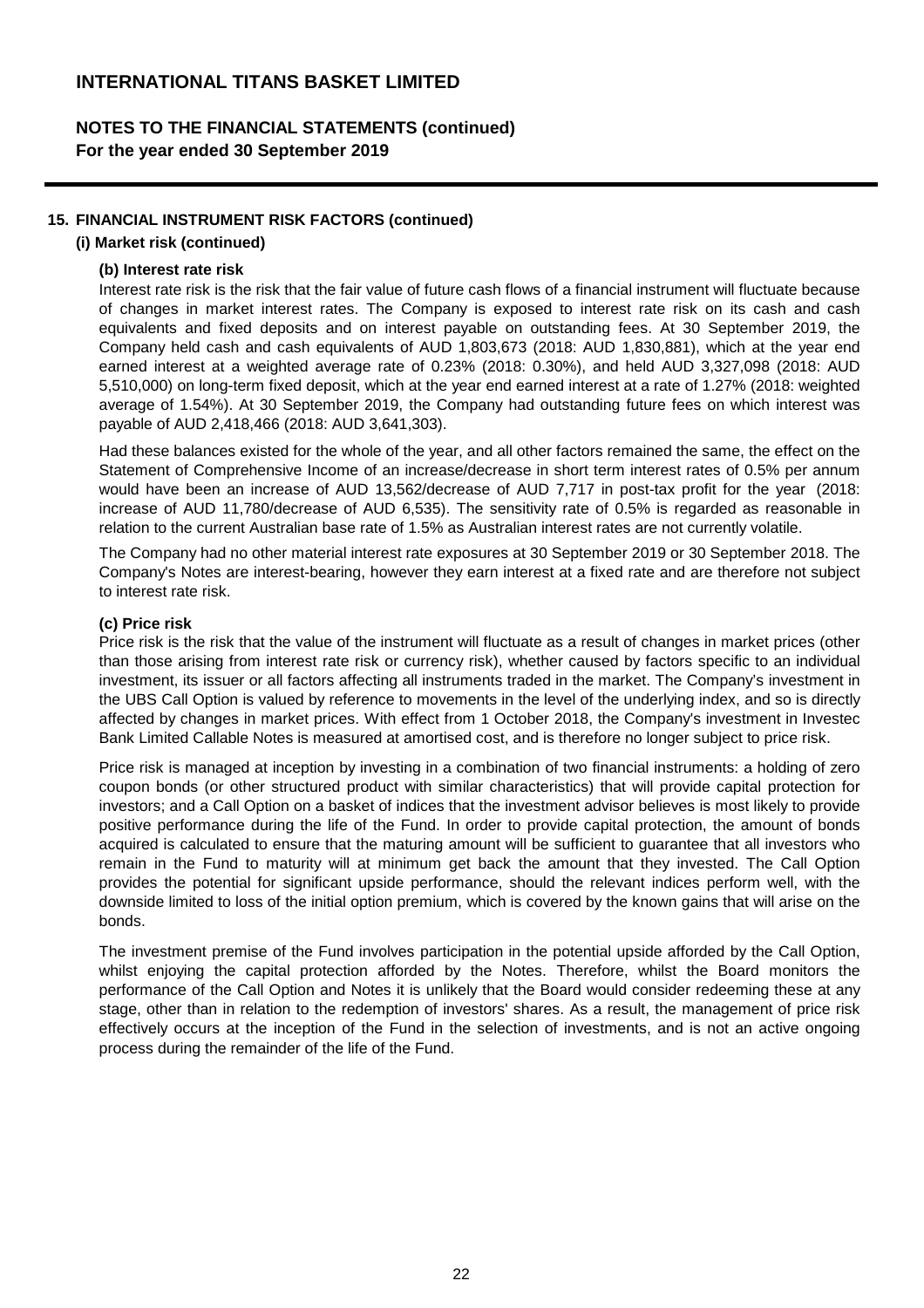## **NOTES TO THE FINANCIAL STATEMENTS (continued) For the year ended 30 September 2019**

### **15. FINANCIAL INSTRUMENT RISK FACTORS (continued)**

#### **(i) Market risk (continued)**

#### **(c) Price risk (continued)**

The investment in the UBS Index Option exposes the Company to price risk. The details are as follows:

|                         | 2019       | 2018       |
|-------------------------|------------|------------|
|                         | <b>AUD</b> | <b>AUD</b> |
| <b>UBS Index Option</b> | 56,551,832 | 52,083,365 |
|                         | 56,551,832 | 52,083,365 |

A 50 per cent increase/decrease in the value of the UBS Option at 30 September 2019 would have increased/decreased the Net Asset Value of the Company by AUD 28,275,916 (2018: AUD 26,041,683). The sensitivity rate of 50% is regarded as reasonable due to the potential volatility of the Indices to which the Option is linked, magnified by the participation rate of 200% attached to the Option.

#### **(ii) Credit risk**

Credit risk arises when a failure by counter-parties to discharge their obligations could reduce the amount of future cash inflows from financial assets on hand at the year end date. These financial assets include cash and cash equivalents, debtors and investments at fair value through profit and loss. The Company's exposure to credit risk arises from default of the counterparty with a maximum exposure equal to the carrying value or fair value of these instruments.

The Company states in its Prospectus that it will invest in subordinated debt instruments issued by Investec Bank Limited ('IBL') and an option linked to a specified index, and provides extensive disclosure to shareholders of those instruments and the risks attached thereto. As a result of this, the Company's policy for managing the credit risk attached to the Company's financial assets is to monitor the credit rating of the relevant counterparty for any significant deterioration, without reference to an absolute range of credit ratings. In the event of there being any significant deterioration in the perceived creditworthiness of the counterparty to a point where shareholders' interest may be at risk, the Directors in their absolute discretion would consider the following courses of action: selling the relevant securities to third party purchasers and reinvesting the proceeds in the purchase of securities of another issuer, such that the new securities would replicate as closely as possible the terms and conditions of the original securities; and transferring cash to another banking institution. At initial recognition of the Notes and the option, the Directors considered the credit risk attached to these instruments to be low, and this remains their view. The Directors would only seek to sell the relevant securities or transfer cash if they consider on the advice of the investment advisor that such would be in the best interests of the Company and its shareholders.

In accordance with this policy, the Board and the investment advisor have noted that the Fitch long-term credit rating of IBL as at 30 September 2019 was BB+ (30 September 2018: BB+), and also notes Fitch's comment that IBL's rating is constrained by the sovereign rating of South Africa of BB+. The year end rating of Investec plc, a sister company to IBL, is BBB+ (2018: BBB+). As a result, the Directors and the investment advisor believe that it is not in the best interest of shareholders to attempt to sell the Callable Notes prior to their maturity date on 19 October 2021, as they believe firstly that there has been no significant deterioration in the creditworthiness of IBL, and secondly that obtaining an alternative investment with an institution with a higher credit rating could only be achieved on less favourable terms than those offered by the Callable Notes, which could affect the Company's ability to offer capital protection to shareholders on their investment.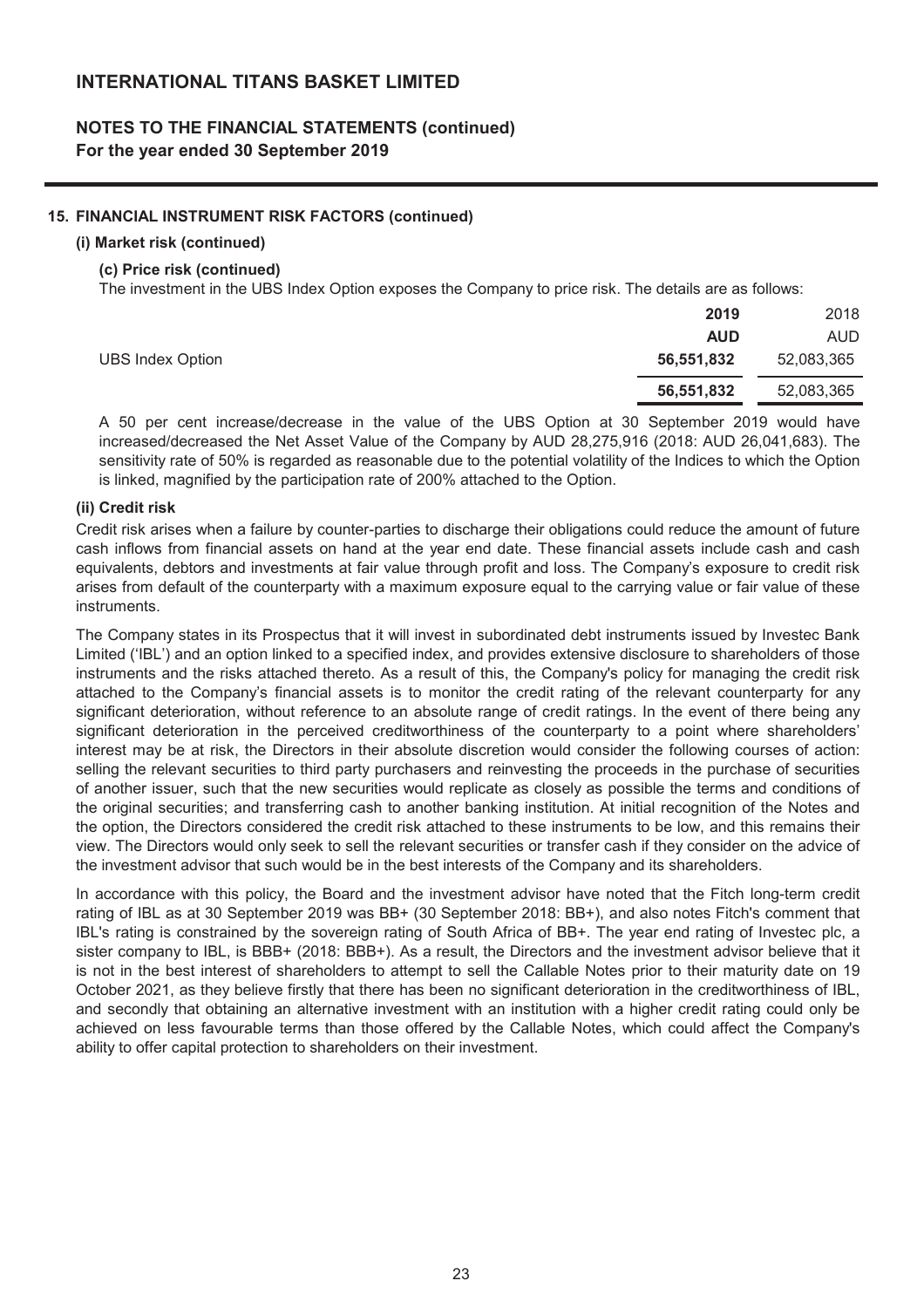# **NOTES TO THE FINANCIAL STATEMENTS (continued) For the year ended 30 September 2019**

### **15. FINANCIAL INSTRUMENT RISK FACTORS (continued)**

#### **(ii) Credit risk**

The Company monitors the creditworthiness of its counterparties on an ongoing basis.

The majority of the Company's trade and receivables consist of prepayments and there is no credit risk associated with these balances.

The Callable Notes are held with Investec Bank Limited, which has a Fitch long-term rating of BB+ (2018: BB+) at the balance sheet date. The option is held with UBS AG, which has a Fitch long-term rating of A+ (2018: A+) at the balance sheet date. The cash and cash equivalents are held with Investec Bank (Channel Islands) Limited, which has a Fitch long term rating of BBB+ (2018: BBB+).

#### **(iii) Liquidity risk**

Liquidity risk is the risk that the Company will not be able to meet financial liability obligations as they fall due, which may cause financial losses to the Company. The Company places its cash and cash equivalents with financial institutions on a short-term basis in order to maintain a high level of liquidity. This ensures that the Company is able to complete transactions in a timely manner, thus minimising the Company's exposure to such losses.

The Board reviews the cash resources of the Company on an ongoing basis to ensures that sufficient monies are held on call account to meet the Company's short-term obligations. At 30 September 2019 the cash and cash equivalents able to be applied to short term obligations was AUD 1,803,673 (2018: AUD 1,542,133), which is considered by the Board to be sufficient to meet all the Company's short-term obligations.

The following table analyses the Company's financial liabilities, which will be settled on a net basis, into relevant maturity groupings based on the remaining period from the balance sheet date to the contractual maturity date. The amounts disclosed in the table are the estimated contractual undiscounted cash flows.

| months                | months            | 1 to 5 years<br><b>AUD</b>           |
|-----------------------|-------------------|--------------------------------------|
| 14,200                |                   | 87,346                               |
| 14,200                |                   | 87,346                               |
| Less than 6<br>months | 6 to 12<br>months | 1 to 5 years                         |
| <b>AUD</b>            | <b>AUD</b>        | <b>AUD</b>                           |
| 13,532                |                   | 114,319                              |
| 13,532                |                   | 114,319                              |
|                       | <b>AUD</b>        | Less than 6<br>6 to 12<br><b>AUD</b> |